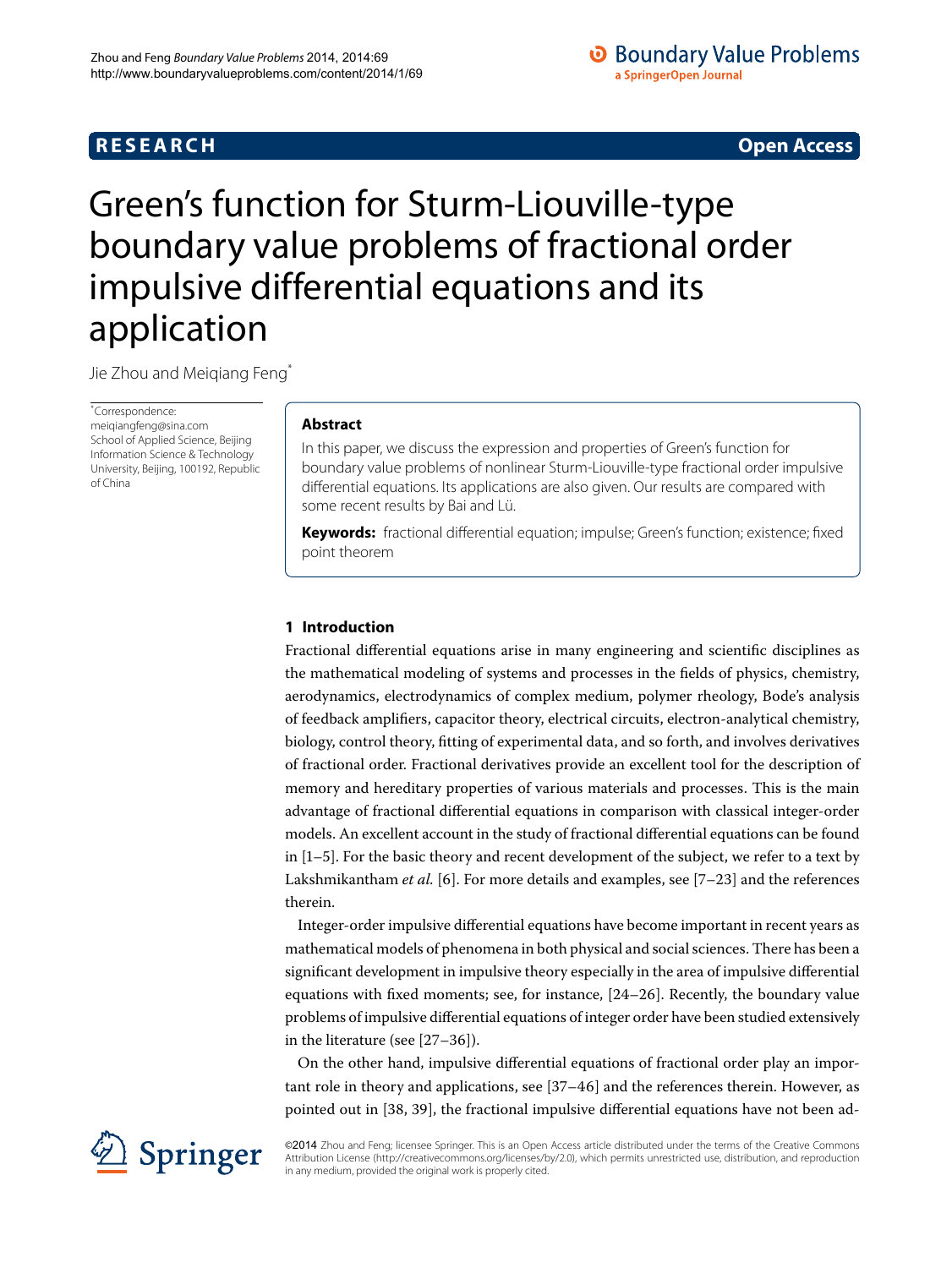dressed so extensively and many aspects of these problems are yet to be explored. For example, the theory using Green's function to express the solution of fractional impulsive differential equations has not been investigated till now. Now, in this paper, we shall study the expression of the solution of fractional impulsive differential equations by using Green's function.

Consider the following nonlinear boundary value problem of fractional impulsive differential equations:

<span id="page-1-0"></span>
$$
\begin{cases}^{c} \mathbf{D}_{0+}^{q} x(t) = \omega(t) f(t, x(t), x'(t)), & 1 < q \leq 2, t \in J_1 = J \setminus \{t_1, t_2, \ldots, t_n\}, \\ \Delta x|_{t=t_k} = \mathcal{I}_k(x(t_k)), & \Delta x'|_{t=t_k} = \mathcal{J}_k(x(t_k)), & t_k \in (0, 1), k = 1, 2, \ldots, n, \\ \alpha_1 x(0) - \beta_1 x'(0) = 0, & \alpha_2 x(1) + \beta_2 x'(1) = 0, \end{cases}
$$
(1.1)

where  ${}^{c}D_{0+}^{q}$  is the Caputo fractional derivative,  $J = [0, 1]$ ,  $\omega(t) : J \to R+$  is a continuous function,  $f : J \times R \times R \to R$  is a continuous function,  $\mathcal{I}_k, \mathcal{J}_k : R \to R$  are continuous functions,  $\alpha_1, \alpha_2, \beta_1, \beta_2 \in R$  and  $\alpha_1 \alpha_2 + \alpha_1 \beta_2 + \alpha_2 \beta_1 \neq 0$ .  $\Delta x|_{t=t_k} = x(t_k^+) - x(t_k^-)$  with  $x(t_k^+) =$  $\lim_{h\to 0^+} x(t_k + h), x(t_k^-) = \lim_{h\to 0^-} x(t_k + h), k = 1, 2, ..., n, 0 = t_0 < t_1 < \cdots < t_n < t_{n+1} = 1.$  $\Delta x'|_{t=t_k}$  has a similar meaning for  $x'(t)$ .

Some special cases of (1[.](#page-1-0)1) have been investigated. For example, Bai and Lü [13[\]](#page-19-11) consid-ered problem (1[.](#page-1-0)1) with  $\mathcal{I}_k \equiv 0$  and  $\mathcal{J}_k \equiv 0$ . By using the fixed point theorem in cones, they proved some existence and multiplicity results of positive solutions of problem (1[.](#page-1-0)1).

At the end of this section, it is worth mentioning that it is an important method to express the solution of differential equations by Green's function. According to the previous work, we find that the solution of impulsive differential equations with integer order can be expressed by Green's function of the case without impulse. For example, Green's function of the following boundary value problem

<span id="page-1-1"></span>
$$
\begin{cases}\n-x''(t) = \sigma(t), & t \in (0,1), \\
x(0) = x(1) = 0\n\end{cases}
$$
\n(1.2)

can be expressed by

$$
G(t,s)=\begin{cases} s(1-t), & 0\leq s\leq t\leq 1,\\ t(1-s), & 0\leq t\leq s\leq 1, \end{cases}
$$

where  $\sigma \in C[0,1]$ [.](#page-1-1) The solution of problem (1.2) can be expressed by

<span id="page-1-2"></span>
$$
x(t) = \int_0^1 G(t,s)\sigma(s)\,ds.
$$

If we consider impulsive differential equations

$$
\begin{cases}\n-x''(t) = \sigma(t), \quad t \in (0,1), t \neq t_k, \\
\Delta x|_{t=t_k} = \mathcal{I}_k(x(t_k)), \quad k = 1, 2, ..., n, \\
\Delta x'|_{t=t_k} = -\mathcal{L}_k(x(t_k)), \quad k = 1, 2, ..., n, \\
x(0) = x(1) = 0,\n\end{cases}
$$
\n(1.3)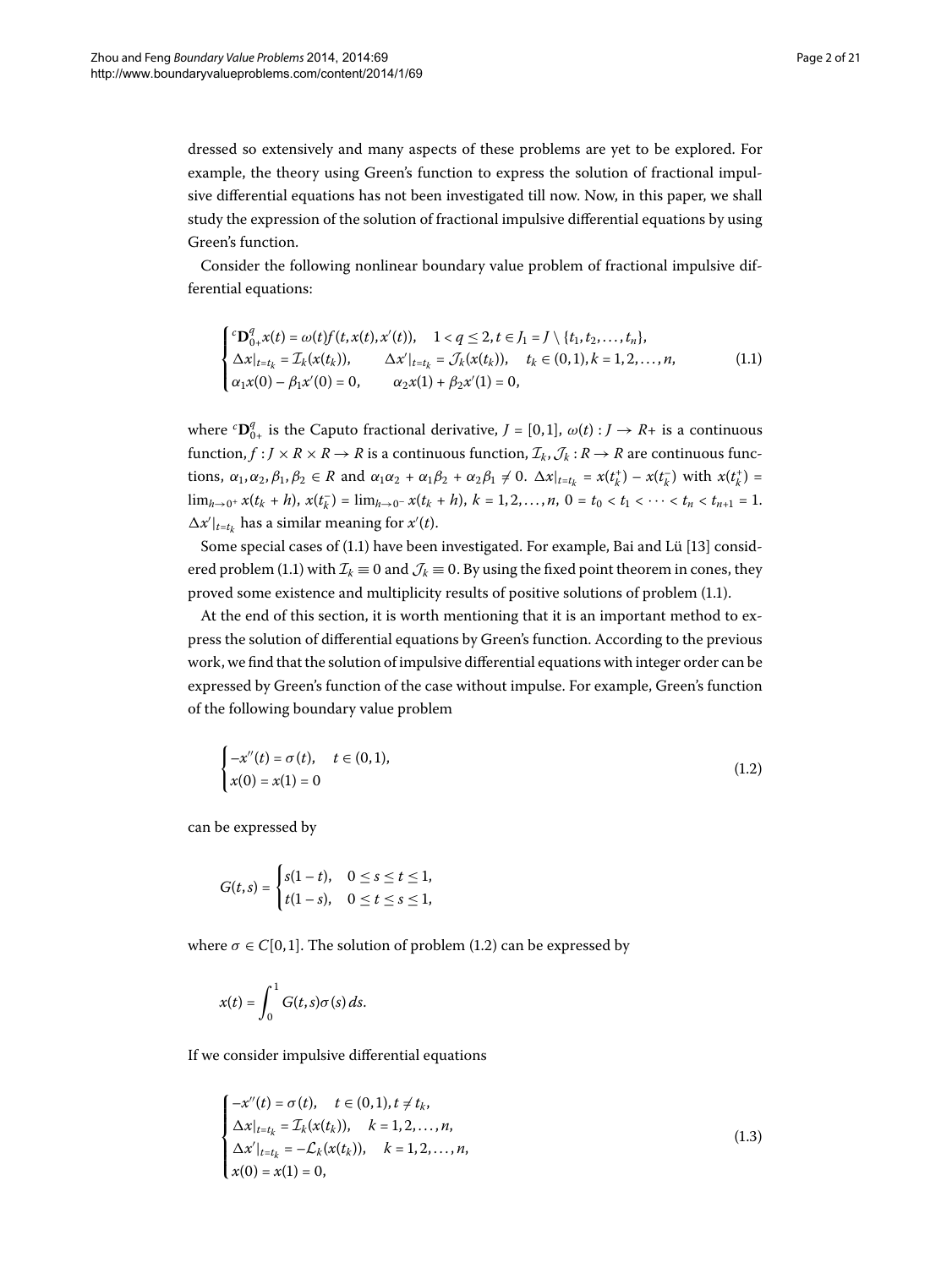$$
x(t) = \int_0^1 G(t,s)\sigma(s) \, ds + \sum_{k=1}^n G(t,t_k) \mathcal{L}_k(x_{t_k}) + \sum_{k=1}^n G'_s(t,t_k) \mathcal{I}_k(x_{t_k}),
$$

where  $\mathcal{I}_k, \mathcal{L}_k \in C[0, 1], k = 1, 2, ..., n$ .

Naturally, one wishes to know whether or not the same result holds for the fractional order case. We first study the fractional order differential equations with Caputo derivatives

$$
\begin{cases}\n-c\mathbf{D}_{0+}^q x(t) = \sigma(t), & t \in (0,1), 1 < q \le 2, \\
x(0) = x(1) = 0,\n\end{cases}
$$
\n(1.4)

where  ${}^c\mathbf{D}_{0+}^q$  is the Caputo fractional derivative. Then

$$
x(t) = \int_0^1 G(t,s)\sigma(s)\,ds,
$$

where

$$
G(t,s) = \frac{1}{\Gamma(q)} \begin{cases} t(1-s)^{q-1} - (t-s)^{q-1}, & 0 \le s \le t \le 1, \\ t(1-s)^{q-1}, & 0 \le t \le s \le 1. \end{cases}
$$

Then we study whether the solution of fractional order impulsive differential equations with Caputo derivatives

$$
\begin{cases}\n-^{c} \mathbf{D}_{0+}^{q} x(t) = \sigma(t), & t \in (0,1), 1 < q \le 2, \\
\Delta x|_{t=t_k} = \mathcal{I}_k(x(t_k)), & k = 1, 2, ..., n, \\
\Delta x'|_{t=t_k} = -\mathcal{L}_k(x(t_k)), & k = 1, 2, ..., n, \\
x(0) = x(1) = 0\n\end{cases}
$$
\n(1.5)

can be expressed by

$$
x(t) = \int_0^1 G(t,s)\sigma(s) ds + \sum_{k=1}^n G(t,t_k) \mathcal{L}_k(x_{t_k}) + \sum_{k=1}^n G'_s(t,t_k) \mathcal{I}_k(x_{t_k}).
$$

Thus, it is an interesting problem, and so it is worthwhile to study. We will give the answers in the following sections.

The organization of this paper is as follows. In Section 2, we present the expression and properties of Green's function associated with problem (1.1). In Section 3, we give some preliminaries about the operator and the fixed point theorem. In Section 4, we get some existence results for problem (1.1) by means of some standard fixed point theorems. The final section of the paper contains two examples to illustrate our main results.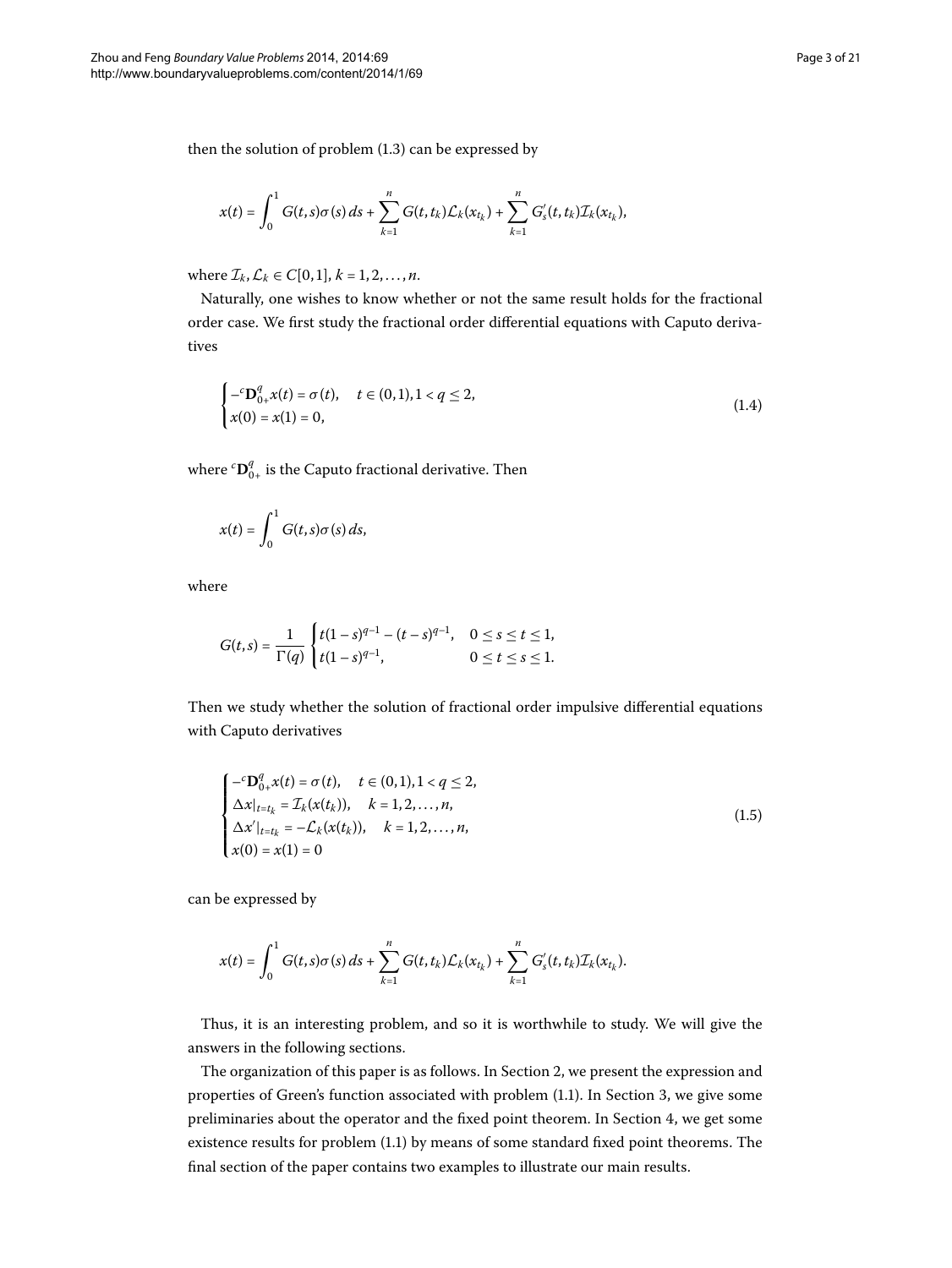## <span id="page-3-0"></span>**2 Expression and properties of Green's function**

Consider the following fractional impulsive boundary value problem:

<span id="page-3-1"></span>
$$
\begin{cases} \n^{c} \mathbf{D}_{0+}^{q} \mathbf{x}(t) = \sigma(t), & 1 < q \leq 2, t \in J_1 = J \setminus \{t_1, t_2, \ldots, t_n\}, \\
\Delta x|_{t=t_k} = \mathcal{I}_k(\mathbf{x}(t_k)), & \Delta x'|_{t=t_k} = \mathcal{J}_k(\mathbf{x}(t_k)), & t_k \in (0, 1), k = 1, 2, \ldots, n, \\
\alpha_1 \mathbf{x}(0) - \beta_1 \mathbf{x}'(0) = 0, & \alpha_2 \mathbf{x}(1) + \beta_2 \mathbf{x}'(1) = 0,\n\end{cases} \tag{2.1}
$$

<span id="page-3-6"></span>where  ${}^{c}D_{0+}^{q}$  is the Caputo fractional derivative,  $\sigma(t) \in C[0,1]$ ,  $\mathcal{I}_k, \mathcal{J}_k : R \to R$  are continuous functions,  $\alpha_1, \alpha_2, \beta_1, \beta_2 \in R$  and  $\alpha_1 \alpha_2 + \alpha_1 \beta_2 + \alpha_2 \beta_1 \neq 0$ .  $\Delta x|_{t=t_k} = x(t_k^+) - x(t_k^-)$ with  $x(t_k^+) = \lim_{h \to 0^+} x(t_k + h)$ ,  $x(t_k^-) = \lim_{h \to 0^-} x(t_k + h)$ ,  $k = 1, 2, ..., n$ ,  $0 = t_0 < t_1 < \cdots <$  $t_n < t_{n+1} = 1$ .  $\Delta x'|_{t=t_k}$  has a similar meaning for  $x'(t)$ .

**Theorem 2[.](#page-3-1)1** *The solution of problem* (2.1) *can be expressed by* 

<span id="page-3-5"></span><span id="page-3-4"></span>
$$
x(t) = \int_{t_k}^{t} \frac{(t-s)^{q-1}}{\Gamma(q)} \sigma(s) ds + \sum_{i=1}^{n+1} G'_{1s}(t, t_i) \int_{t_{i-1}}^{t_i} \frac{(t_i - s)^{q-1}}{\Gamma(q)} \sigma(s) ds
$$
  

$$
- \sum_{i=1}^{n} G_1(t, t_i) \int_{t_{i-1}}^{t_i} \frac{(t_i - s)^{q-2}}{\Gamma(q-1)} \sigma(s) ds + \sum_{i=1}^{n} G'_{1s}(t, t_i) \mathcal{I}_i(x(t_i))
$$
  

$$
- \sum_{i=1}^{n} G_1(t, t_i) \mathcal{J}_i(x(t_i)), \quad t \in (t_k, t_{k+1}], k = 0, 1, 2, ..., n, t_0 = 0, t_{n+1} = 1,
$$
 (2.2)

*where*

<span id="page-3-3"></span>
$$
G_1(t,s) = -\frac{1}{\eta} \begin{cases} (\beta_1 + \alpha_1 t)(\alpha_2 + \beta_2 - \alpha_2 s), & t \le s, \\ (\beta_1 + \alpha_1 s)(\alpha_2 + \beta_2 - \alpha_2 t), & t \ge s, \end{cases}
$$
(2.3)

*and*

<span id="page-3-2"></span>
$$
\eta = \alpha_1 \alpha_2 + \alpha_1 \beta_2 + \alpha_2 \beta_1. \tag{2.4}
$$

*Proof* Suppose that *x* is a solution of (2[.](#page-3-1)1). Then, for some constants  $b_0, b_1 \in R$ , we have

$$
x(t) = I_{0^{+}}^{q} \sigma(t) - b_{0} - b_{1}t = \int_{0}^{t} \frac{(t - s)^{q-1}}{\Gamma(q)} \sigma(s) ds - b_{0} - b_{1}t, \quad t \in [0, t_{1}].
$$
 (2.5)

It follows from  $(2.5)$  $(2.5)$  $(2.5)$  that

$$
x'(t) = \int_0^t \frac{(t-s)^{q-2}}{\Gamma(q-1)} \sigma(s) ds - b_1.
$$

If *t*  $\in$  (*t*<sub>1</sub>, *t*<sub>2</sub>], then, for some constants *c*<sub>0</sub>, *c*<sub>1</sub>  $\in$  *R*, we can write

$$
x(t) = \int_{t_1}^{t} \frac{(t-s)^{q-1}}{\Gamma(q)} \sigma(s) ds - c_0 - c_1(t - t_1),
$$
  

$$
x'(t) = \int_{t_1}^{t} \frac{(t-s)^{q-2}}{\Gamma(q-1)} \sigma(s) ds - c_1.
$$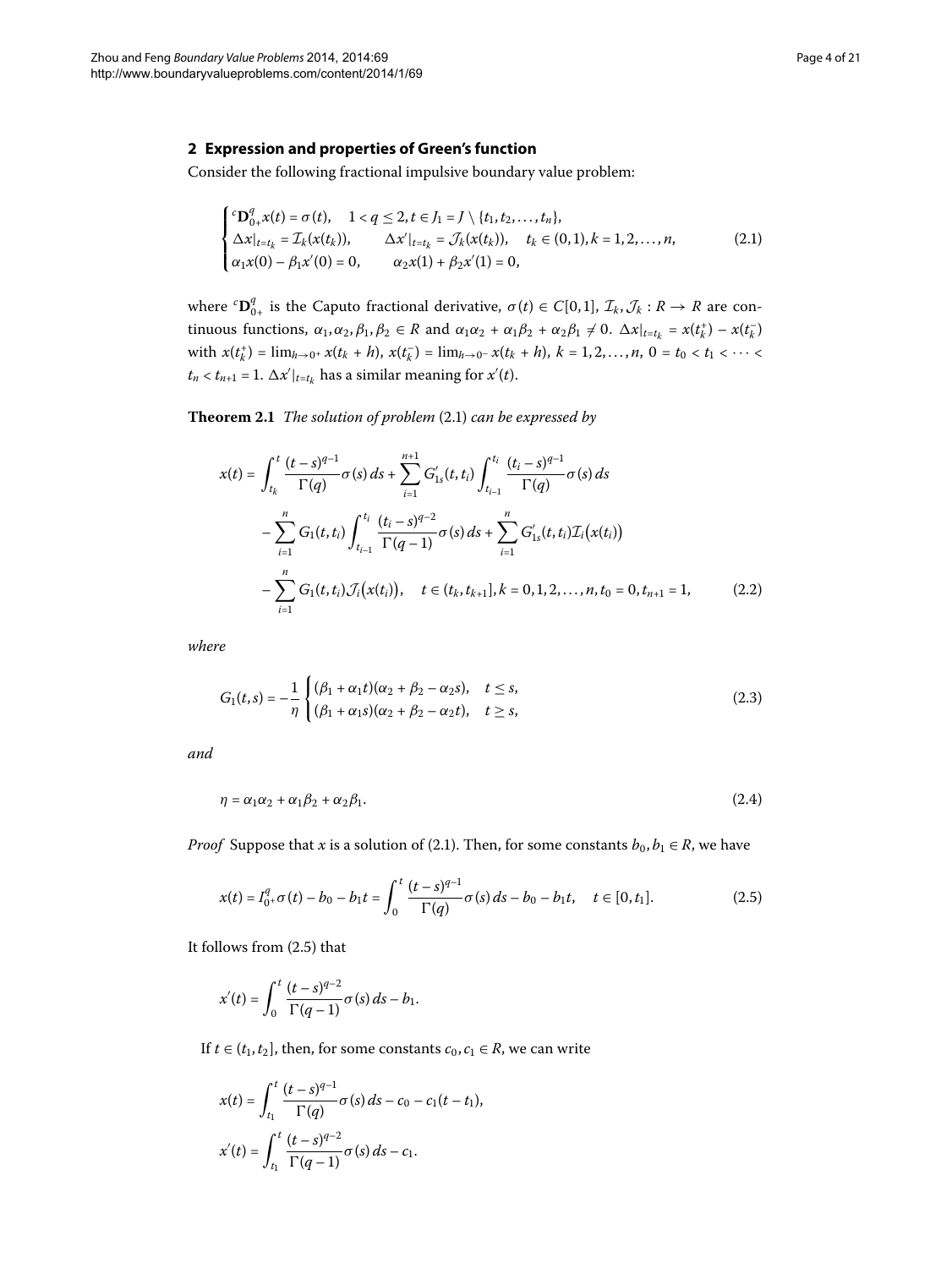Using the impulse conditions  $\Delta x|_{t=t_1} = \mathcal{I}_1(x(t_1))$  and  $\Delta x'|_{t=t_1} = \mathcal{J}_1(x(t_1))$ , we find that

$$
-c_0 = \int_0^{t_1} \frac{(t_1 - s)^{q-1}}{\Gamma(q)} \sigma(s) ds - b_0 - b_1 t_1 + \mathcal{I}_1(x(t_1)),
$$
  

$$
-c_1 = \int_0^{t_1} \frac{(t_1 - s)^{q-2}}{\Gamma(q-1)} \sigma(s) ds - b_1 + \mathcal{J}_1(x(t_1)).
$$

Thus

$$
x(t) = \int_{t_1}^{t} \frac{(t-s)^{q-1}}{\Gamma(q)} \sigma(s) ds + \int_{0}^{t_1} \left( \frac{(t-t_1)(t_1-s)^{q-2}}{\Gamma(q-1)} + \frac{(t_1-s)^{q-1}}{\Gamma(q)} \right) \sigma(s) ds
$$
  
- b<sub>0</sub> - b<sub>1</sub>t + J<sub>1</sub>(x(t<sub>1</sub>))(t - t<sub>1</sub>) + J<sub>1</sub>(x(t<sub>1</sub>)),  

$$
x'(t) = \int_{t_1}^{t} \frac{(t-s)^{q-2}}{\Gamma(q-1)} \sigma(s) ds + \int_{0}^{t_1} \frac{(t_1-s)^{q-2}}{\Gamma(q-1)} \sigma(s) ds - b_1 + J_1(x(t_1)).
$$

If *t* ∈ ( $t_k$ ,  $t_{k+1}$ ], repeating the above procedure, we obtain

<span id="page-4-1"></span>
$$
x(t) = \int_{t_k}^{t} \frac{(t-s)^{q-1}}{\Gamma(q)} \sigma(s) ds + \sum_{i=1}^{k} \int_{t_{i-1}}^{t_i} \left( \frac{(t-t_i)(t_i-s)^{q-2}}{\Gamma(q-1)} + \frac{(t_i-s)^{q-1}}{\Gamma(q)} \right) \sigma(s) ds
$$
  
-  $b_0 - b_1 t + \sum_{i=1}^{k} \mathcal{J}_i(x(t_i))(t-t_i) + \sum_{i=1}^{k} \mathcal{I}_i(x(t_i)).$  (2.6)

It follows that  $x(0) = -b_0$ ,  $x'(0) = -b_1$  and

$$
x(1) = \int_{t_n}^{1} \frac{(1-s)^{q-1}}{\Gamma(q)} \sigma(s) ds + \sum_{i=1}^{n} \int_{t_{i-1}}^{t_i} \left( \frac{(1-t_i)(t_i-s)^{q-2}}{\Gamma(q-1)} + \frac{(t_i-s)^{q-1}}{\Gamma(q)} \right) \sigma(s) ds
$$
  

$$
-b_0 - b_1 + \sum_{i=1}^{n} \mathcal{J}_i(x(t_i))(1-t_i) + \sum_{i=1}^{n} \mathcal{I}_i(x(t_i)),
$$
  

$$
x'(1) = \int_{t_n}^{1} \frac{(1-s)^{q-2}}{\Gamma(q-1)} \sigma(s) ds + \sum_{i=1}^{n} \int_{t_{i-1}}^{t_i} \frac{(t_i-s)^{q-2}}{\Gamma(q-1)} \sigma(s) ds - b_1 + \sum_{i=1}^{n} \mathcal{J}_i(x(t_i)).
$$

By the boundary conditions, we have

<span id="page-4-0"></span>
$$
b_0 = \frac{1}{\eta} \left\{ \alpha_2 \beta_1 \left[ \int_{t_n}^1 \frac{(1-s)^{q-1}}{\Gamma(q)} \sigma(s) ds \right. \\ + \sum_{i=1}^n \int_{t_{i-1}}^{t_i} \left( \frac{(1-t_i)(t_i-s)^{q-2}}{\Gamma(q-1)} + \frac{(t_i-s)^{q-1}}{\Gamma(q)} \right) \sigma(s) ds \right. \\ + \sum_{i=1}^n \mathcal{J}_i(x(t_i))(1-t_i) + \sum_{i=1}^n \mathcal{I}_i(x(t_i)) \right] + \beta_1 \beta_2 \left[ \int_{t_n}^1 \frac{(1-s)^{q-2}}{\Gamma(q-1)} \sigma(s) ds \right. \\ + \sum_{i=1}^n \int_{t_{i-1}}^{t_i} \frac{(t_i-s)^{q-2}}{\Gamma(q-1)} \sigma(s) ds + \sum_{i=1}^n \mathcal{J}_i(x(t_i)) \right] \Bigg\}, \tag{2.7}
$$

$$
b_1 = \frac{1}{\eta} \left\{ \alpha_1 \alpha_2 \left[ \int_{t_n}^1 \frac{(1-s)^{q-1}}{\Gamma(q)} \sigma(s) ds + \sum_{i=1}^n \int_{t_{i-1}}^{t_i} \left( \frac{(1-t_i)(t_i-s)^{q-2}}{\Gamma(q-1)} + \frac{(t_i-s)^{q-1}}{\Gamma(q)} \right) \sigma(s) ds \right\} \tag{2.7}
$$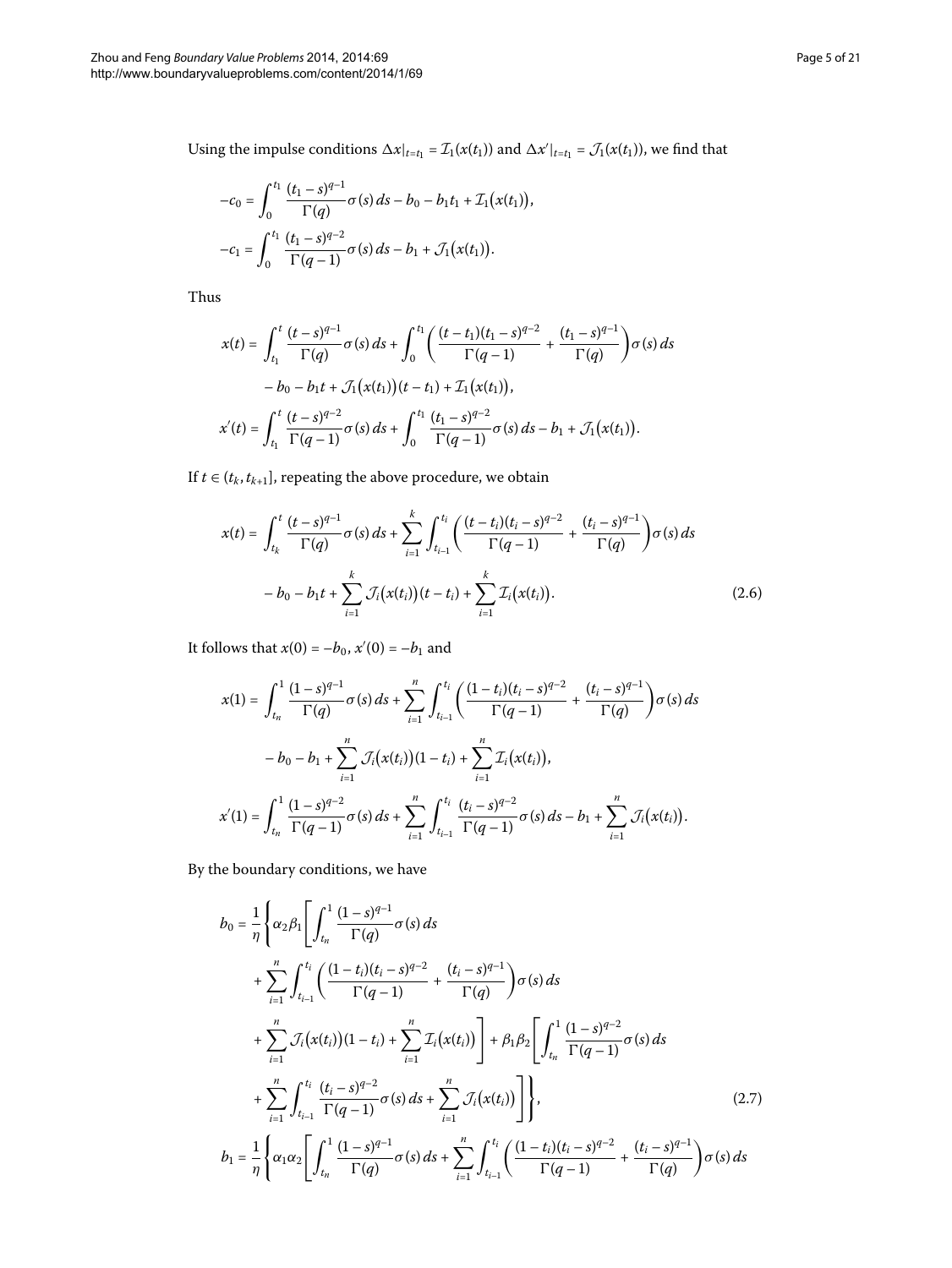<span id="page-5-1"></span><span id="page-5-0"></span> $\Box$ 

$$
+\sum_{i=1}^{n} \mathcal{J}_{i}(x(t_{i}))(1-t_{i})+\sum_{i=1}^{n} \mathcal{I}_{i}(x(t_{i}))\Bigg]+\alpha_{1}\beta_{2}\Bigg[\int_{t_{n}}^{1} \frac{(1-s)^{q-2}}{\Gamma(q-1)}\sigma(s) ds + \sum_{i=1}^{n} \int_{t_{i-1}}^{t_{i}} \frac{(t_{i}-s)^{q-2}}{\Gamma(q-1)}\sigma(s) ds + \sum_{i=1}^{n} \mathcal{J}_{i}(x(t_{i}))\Bigg]\Bigg\},
$$
\n(2.8)

where  $\eta$  is defined in (2.4).

Substituting  $(2.7)$ ,  $(2.8)$  into  $(2.6)$ , we obtain  $(2.2)$ . This completes the proof.

**Remark 2.1** It is clear that  $G_1(t,s)$  is Green's function of the boundary value problem

$$
\begin{cases} x''(t) = \sigma(t), \quad t \in (0,1), \\ \alpha_1 x(0) - \beta_1 x'(0) = 0, \\ \alpha_2 x(1) + \beta_2 x'(1) = 0. \end{cases}
$$

**Remark 2.2** The expression of the solution of problem (2.1) is simpler than that of [\[](#page-19-8)37-46[\]](#page-20-0).

From  $(2.3)$  $(2.3)$  $(2.3)$ , we can prove the following results.

**Proposition 2.1** *For all t*, $s \in J$ *, we have* 

$$
\left|G_1(t,s)\right| \le \frac{2(|\beta_1\alpha_2| + |\alpha_1\alpha_2|) + |\beta_1\beta_2| + |\alpha_1\beta_2|}{|\eta|}.
$$
\n(2.9)

**Proposition 2.2** *For all t*, $s \in J$ *, we have* 

$$
\left|G'_{1s}(t,s)\right| \leq \max\left\{\frac{|\alpha_2\beta_1| + |\alpha_1\alpha_2|}{|\eta|}, \frac{|\alpha_1\beta_2| + 2|\alpha_1\alpha_2|}{|\eta|}\right\},\newline \left|G'_{1t}(t,s)\right| \leq \max\left\{\frac{|\alpha_1\beta_2| + 2|\alpha_1\alpha_2|}{|\eta|}, \frac{|\alpha_2\beta_1| + |\alpha_1\alpha_2|}{|\eta|}\right\}
$$

*and*

$$
\left|G''_{1st}(t,s)\right|=\frac{|\alpha_1\alpha_2|}{|\eta|},
$$

*where*

 $\overline{\phantom{a}}$ 

$$
G'_{1s}(t,s) = -\frac{1}{\eta} \begin{cases} -\alpha_2(\beta_1 + \alpha_1 t), & t \leq s, \\ \alpha_1(\alpha_2 + \beta_2 - \alpha_2 t), & t \geq s, \end{cases}
$$

$$
G'_{1t}(t,s) = -\frac{1}{\eta} \begin{cases} \alpha_1(\alpha_2 + \beta_2 - \alpha_2 s), & t \leq s, \\ -\alpha_2(\beta_1 + \alpha_1 s), & t \geq s, \end{cases}
$$

*and*

$$
G''_{1st}(t,s)=\frac{\alpha_1\alpha_2}{\eta}.
$$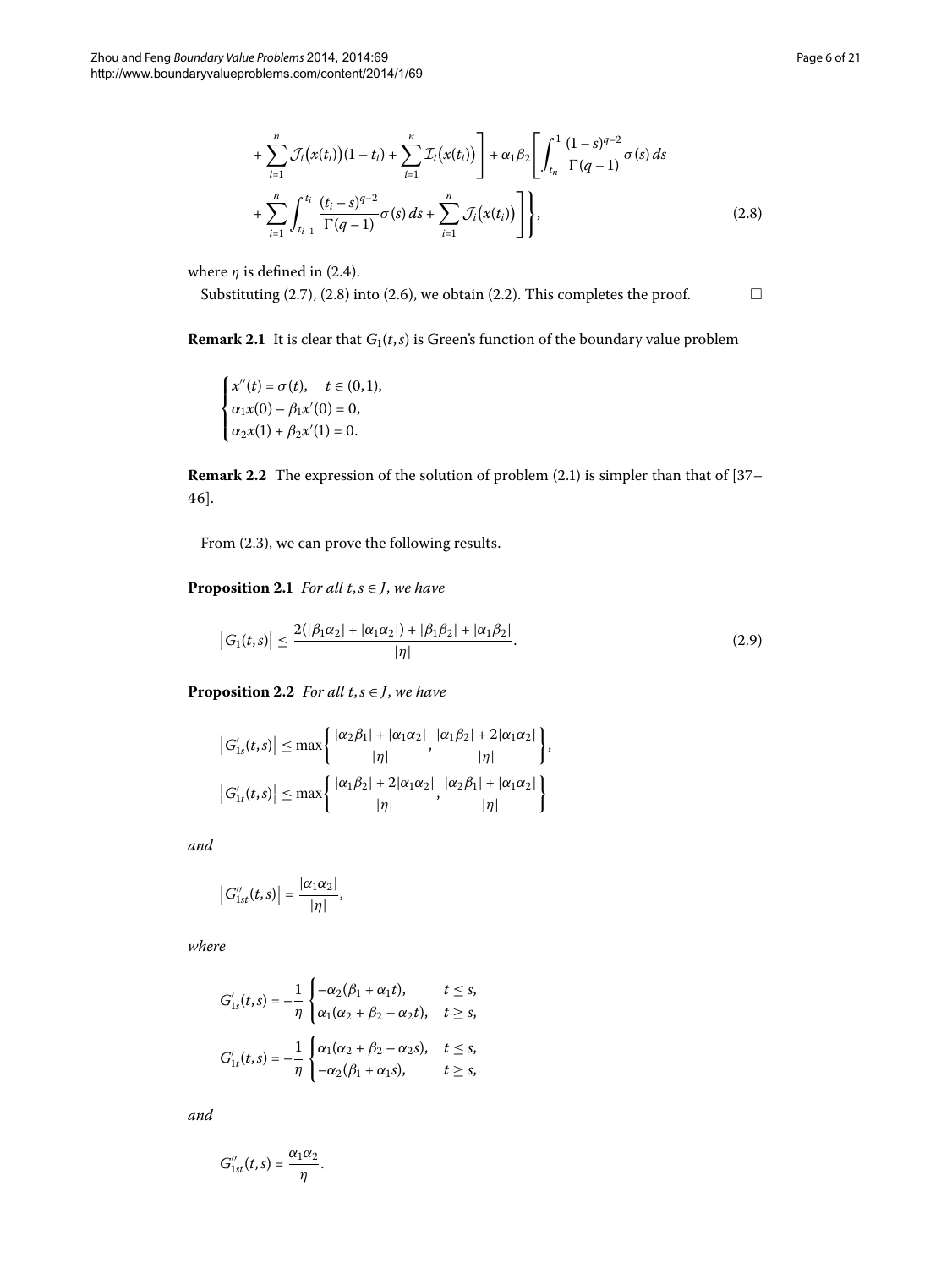*For the sake of convenience*, *let*

<span id="page-6-1"></span>
$$
c_1 = \frac{2(|\beta_1 \alpha_2| + |\alpha_1 \alpha_2|) + |\beta_1 \beta_2| + |\alpha_1 \beta_2|}{|\eta|},
$$
  
\n
$$
c_2 = \max\left\{\frac{|\alpha_2 \beta_1| + |\alpha_1 \alpha_2|}{|\eta|}, \frac{|\alpha_1 \beta_2| + 2|\alpha_1 \alpha_2|}{|\eta|}\right\}, \qquad c_3 = \frac{|\alpha_1 \alpha_2|}{|\eta|}.
$$
\n(2.10)

*Then it follows from* (2[.](#page-6-1)9) and (2.10) *that* 

$$
\left|G_1(t,s)\right| \leq c_1, \qquad \left|G'_{1t}(t,s)\right| \leq c_2, \qquad \left|G'_{1s}(t,s)\right| \leq c_2, \qquad \left|G'_{1st}(t,s)\right| \leq c_3. \tag{2.11}
$$

From the proof of Theorem 2[.](#page-3-6)1 we have the following results.

<span id="page-6-0"></span>Proposition 2.3 The solution of fractional impulsive differential equations can be ex*pressed by Green's function*, *and it is not Green's function of the corresponding fractional differential equations*, *but Green's function of the corresponding integer order differential equations*.

## **3 Preliminaries**

In this section, we give some preliminaries for discussing the solvability of problem  $(1.1)$  $(1.1)$  $(1.1)$ as follows.

Let  $J' = [0, 1] \setminus \{t_1, t_2, ..., t_n\}$  and

$$
PC[J, R] = \{x : J \to R; x \in C\big((t_k, t_{k+1}), R\big), x\big(t_k^+\big) \text{ and } x\big(t_k^-\big) \text{ exist with } x\big(t_k^-\big) = x(t_k),
$$
\n
$$
k = 1, 2, \dots, n\},
$$
\n
$$
PC^1[J, R] = \{x' \in PC[J, R]; x'\big(t_k^+\big), x\big(t_k^-\big) \text{ exist and } x' \text{ is left continuous at } t_k,
$$
\n
$$
k = 1, 2, \dots, n\}.
$$

Then *PC*[*J*,*R*] is a Banach space with the norm

$$
||x||_{PC} = \sup_{t \in J} |x(t)|,
$$

 $PC^1[J,R]$  is a Banach space with the norm

$$
||x||_{PC^1} = \max\{|x||_{PC}, ||x'||_{PC}\}.
$$

**Definition 3.1** A function  $x \in PC^1[J, R] \cap C^2[J', R]$  with its Caputo derivative of order  $q$ existing on  $J$  is a solution of problem  $(1.1)$  $(1.1)$  $(1.1)$  if it satisfies  $(1.1)$ .

We give the following hypotheses:

- $(H_1)$   $\omega: J \to [0, +\infty)$  is a continuous function, and there exists  $t_0 \in J$  such that  $\omega(t_0) > 0$ ;
- $(H_2)$   $f: J \times R \times R \rightarrow R$  is a continuous function;
- (H<sub>3</sub>)  $\mathcal{I}_k, \mathcal{J}_k : R \to R$  are continuous functions.

It follows from Theorem 2[.](#page-3-6)1 that: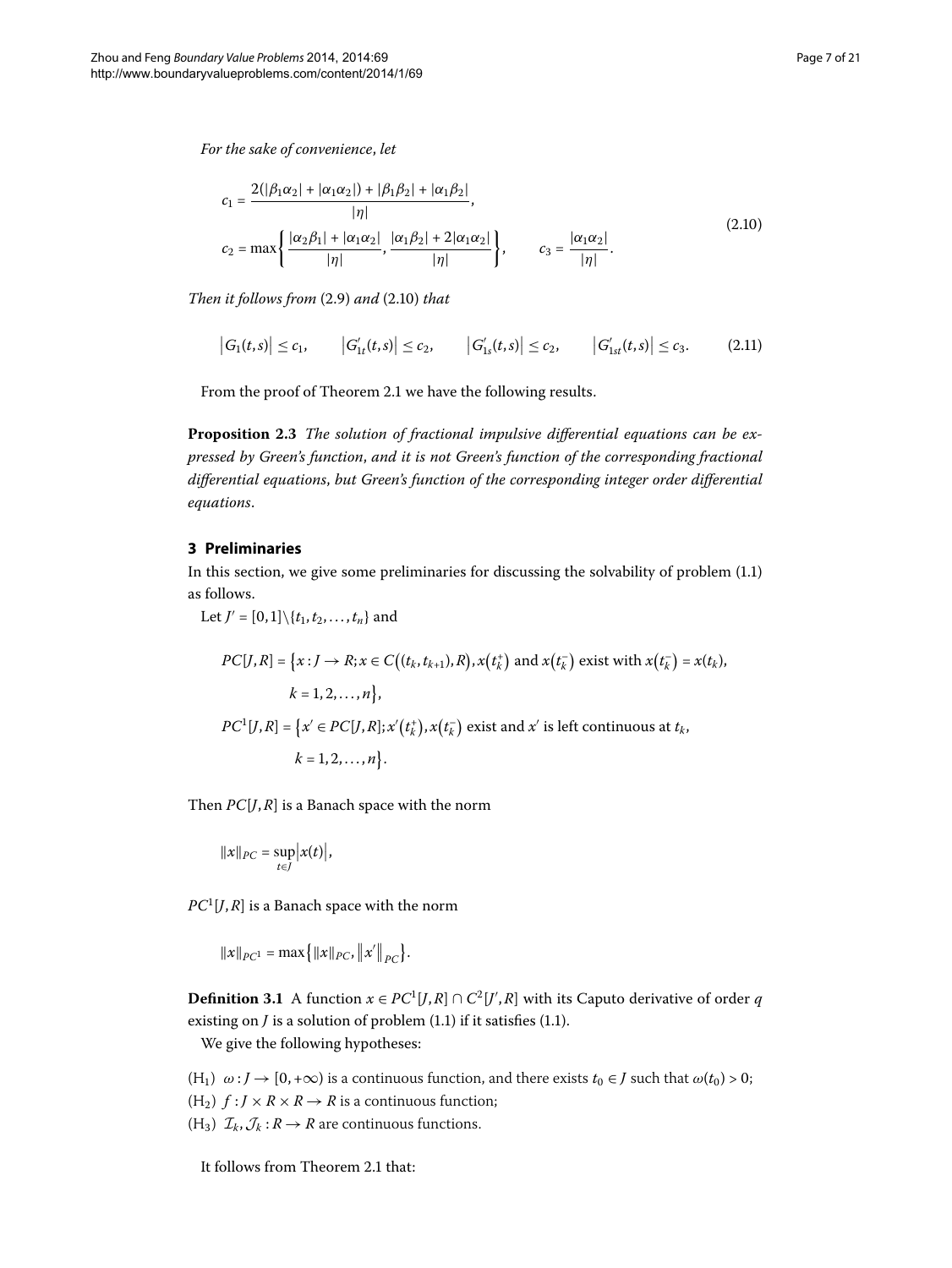<span id="page-7-0"></span>**Lemma 3.1** If (H<sub>1</sub>)-(H<sub>3</sub>) hold, then a function  $x \in PC^1[J, R] \cap C^2[J', R]$  is a solution of prob $l$ em  $(1.1)$  *if and only if*  $x \in PC^1[J,R]$  *is a solution of the impulsive fractional integral equation* 

$$
x(t) = \int_{t_k}^{t} \frac{(t-s)^{q-1}}{\Gamma(q)} \omega(s) f(s, x(s), x'(s)) ds
$$
  
+ 
$$
\sum_{i=1}^{n+1} G'_{1s}(t, t_i) \int_{t_{i-1}}^{t_i} \frac{(t_i - s)^{q-1}}{\Gamma(q)} \omega(s) f(s, x(s), x'(s)) ds
$$
  
- 
$$
\sum_{i=1}^{n} G_1(t, t_i) \int_{t_{i-1}}^{t_i} \frac{(t_i - s)^{q-2}}{\Gamma(q-1)} \omega(s) f(s, x(s), x'(s)) ds
$$
  
+ 
$$
\sum_{i=1}^{n} G'_{1s}(t, t_i) \mathcal{I}_i(x(t_i)) - \sum_{i=1}^{n} G_1(t, t_i) \mathcal{J}_i(x(t_i)),
$$
  

$$
t \in (t_k, t_{k+1}], k = 0, 1, 2, ..., n, t_0 = 0, t_{n+1} = 1.
$$
 (3.1)

Define  $T: PC^1[J, R] \to PC^1[J, R]$  by

<span id="page-7-1"></span>
$$
(Tx)(t) = \int_{t_k}^{t} \frac{(t-s)^{q-1}}{\Gamma(q)} \omega(s) f(s, x(s), x'(s)) ds
$$
  
+ 
$$
\sum_{i=1}^{n+1} G'_{1s}(t, t_i) \int_{t_{i-1}}^{t_i} \frac{(t_i - s)^{q-1}}{\Gamma(q)} \omega(s) f(s, x(s), x'(s)) ds
$$
  
- 
$$
\sum_{i=1}^{n} G_1(t, t_i) \int_{t_{i-1}}^{t_i} \frac{(t_i - s)^{q-2}}{\Gamma(q-1)} \omega(s) f(s, x(s), x'(s)) ds
$$
  
+ 
$$
\sum_{i=1}^{n} G'_{1s}(t, t_i) \mathcal{I}_i(x(t_i)) - \sum_{i=1}^{n} G_1(t, t_i) \mathcal{I}_i(x(t_i)),
$$
  

$$
t \in (t_k, t_{k+1}], k = 0, 1, 2, ..., n, t_0 = 0, t_{n+1} = 1.
$$
 (3.2)

<span id="page-7-2"></span>Using Lemma 3[.](#page-1-0)1, problem (1.1) reduces to a fixed point problem  $x = Tx$ , where *T* is given by (3[.](#page-1-0)2). Thus problem (1.1) has a solution if and only if the operator  $T$  has a fixed point. From (3[.](#page-7-1)2) and Lemma 3.1, it is easy to obtain the following result.

**Lemma 3.2** Assume that  $(H_1)$ - $(H_3)$  hold. Then  $T$  :  $PC^1[J, R] \rightarrow PC^1[J, R]$  is completely con*tinuous*.

*Proof* Note that the continuity of *f* ,  $\omega$ ,  $\mathcal{I}_k$  and  $\mathcal{J}_k$  together with  $G_1(t,s)$  and  $G'_{1s}(t,s)$  ensures the continuity of *T*.

Let  $\Omega \subset PC^1[J, R]$  be bounded. Then there exist positive constants  $\mu_1$ ,  $\mu_2$  and  $\mu_3$  such that  $|f(t, x(t), x'(t))| \leq \mu_1, |\mathcal{I}_k(x)| \leq \mu_2$  and  $|\mathcal{J}_k(x)| \leq \mu_3$ ,  $\forall x \in \Omega$ . Thus,  $\forall x \in \Omega$ , we have

$$
\left| (Tx)(t) \right| \leq \int_{t_k}^t \frac{(t-s)^{q-1}}{\Gamma(q)} \omega(s) \left| f(s, x(s), x'(s)) \right| ds
$$
  
+ 
$$
\sum_{i=1}^{n+1} \left| G'_{1s}(t, t_i) \right| \int_{t_{i-1}}^{t_i} \frac{(t_i - s)^{q-1}}{\Gamma(q)} \omega(s) \left| f(s, x(s), x'(s)) \right| ds
$$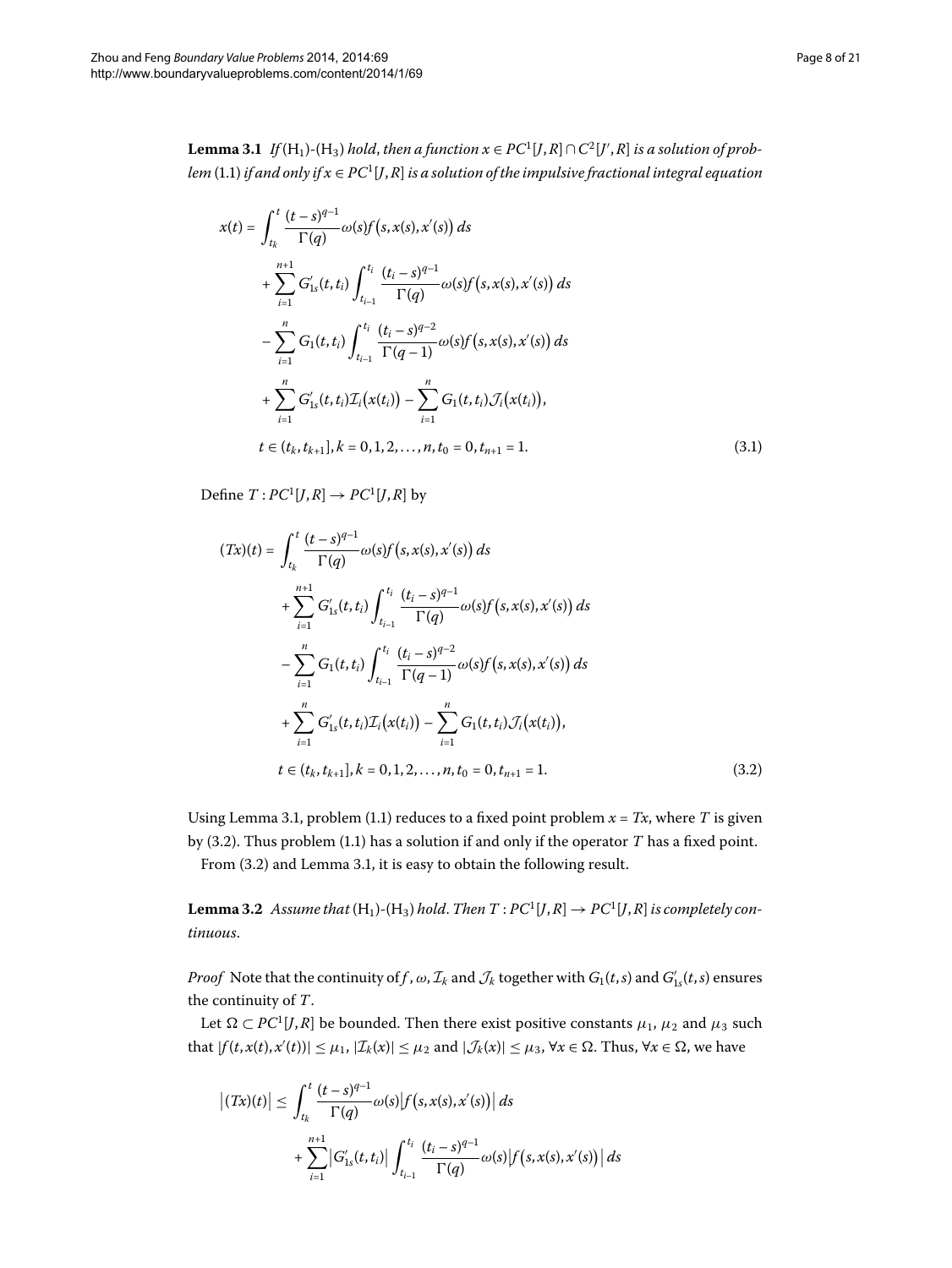$$
+\sum_{i=1}^{n} |G_1(t,t_i)| \int_{t_{i-1}}^{t_i} \frac{(t_i - s)^{q-2}}{\Gamma(q-1)} \omega(s) |f(s,x(s),x'(s))| ds
$$
  
\n
$$
+\sum_{i=1}^{n} |G'_{1s}(t,t_i)| |Z_i(x(t_i))| + \sum_{i=1}^{n} |G_1(t,t_i)| |J_i(x(t_i))|
$$
  
\n
$$
\leq \frac{\gamma \mu_1}{\Gamma(q)} \int_{t_k}^{t} (t-s)^{q-1} ds + \frac{\gamma \mu_1}{\Gamma(q)} \sum_{i=1}^{n+1} |G'_{1s}(t,t_i)| \int_{t_{i-1}}^{t_i} (t_i - s)^{q-1} ds
$$
  
\n
$$
+\frac{\gamma \mu_1}{\Gamma(q-1)} \sum_{i=1}^{n} |G_1(t,t_i)| \int_{t_{i-1}}^{t_i} (t_i - s)^{q-2} ds
$$
  
\n
$$
+\mu_2 \sum_{i=1}^{n} |G'_{1s}(t,t_i)| + \mu_3 \sum_{i=1}^{n} |G_1(t,t_i)|
$$
  
\n
$$
= \frac{\gamma \mu_1}{\Gamma(q+1)} + \frac{\gamma \mu_1}{\Gamma(q+1)} \sum_{i=1}^{n+1} |G'_{1s}(t,t_i)| + \frac{\gamma \mu_1}{\Gamma(q)} \sum_{i=1}^{n} |G_1(t,t_i)|
$$
  
\n
$$
+ \mu_2 \sum_{i=1}^{n} |G'_{1s}(t,t_i)| + \mu_3 \sum_{i=1}^{n} |G_1(t,t_i)|
$$
  
\n
$$
\leq \gamma \mu_1 \left[ \frac{1}{\Gamma(q+1)} + \frac{1}{\Gamma(q+1)} (n+1)c_2 + \frac{1}{\Gamma(q)} nc_1 \right]
$$
  
\n
$$
+ n(c_2\mu_2 + c_1\mu_3) := \mu,
$$
  
\n(3.3)

where

 $\overline{\phantom{a}}$ 

<span id="page-8-1"></span><span id="page-8-0"></span>
$$
\gamma = \max_{t \in J} \omega(t). \tag{3.4}
$$

Furthermore, for any *t*  $\in$  ( $t_k$ ,  $t_{k+1}$ ],  $0 \le k \le n$ , we obtain

$$
\left| (Tx)'(t) \right| \leq \int_{t_k}^{t} \frac{(t-s)^{q-2}}{\Gamma(q-1)} \omega(s) \left| f(s, x(s), x'(s)) \right| ds
$$
  
+ 
$$
\sum_{i=1}^{n+1} \left| G''_{1st}(t, t_i) \right| \int_{t_{i-1}}^{t_i} \frac{(t_i - s)^{q-1}}{\Gamma(q)} \omega(s) \left| f(s, x(s), x'(s)) \right| ds
$$
  
+ 
$$
\sum_{i=1}^{n} \left| G'_{1t}(t, t_i) \right| \int_{t_{i-1}}^{t_i} \frac{(t_i - s)^{q-2}}{\Gamma(q-1)} \omega(s) \left| f(s, x(s), x'(s)) \right| ds
$$
  
+ 
$$
\sum_{i=1}^{n} \left| G''_{1st}(t, t_i) \right| \left| \mathcal{I}_i(x(t_i)) \right| + \sum_{i=1}^{n} \left| G'_{1t}(t, t_i) \right| \left| \mathcal{J}_i(x(t_i)) \right|
$$
  

$$
\leq \frac{\gamma \mu_1}{\Gamma(q-1)} \int_{t_k}^{t} (t - s)^{q-2} ds + \frac{\gamma \mu_1}{\Gamma(q)} \sum_{i=1}^{n+1} \left| G''_{1st}(t, t_i) \right| \int_{t_{i-1}}^{t_i} (t_i - s)^{q-1} ds
$$
  
+ 
$$
\frac{\gamma \mu_1}{\Gamma(q-1)} \sum_{i=1}^{n} \left| G'_{1t}(t, t_i) \right| \int_{t_{i-1}}^{t_i} (t_i - s)^{q-2} ds
$$
  
+ 
$$
\mu_2 \sum_{i=1}^{n} \left| G''_{1st}(t, t_i) \right| + \mu_3 \sum_{i=1}^{n} \left| G'_{1t}(t, t_i) \right|
$$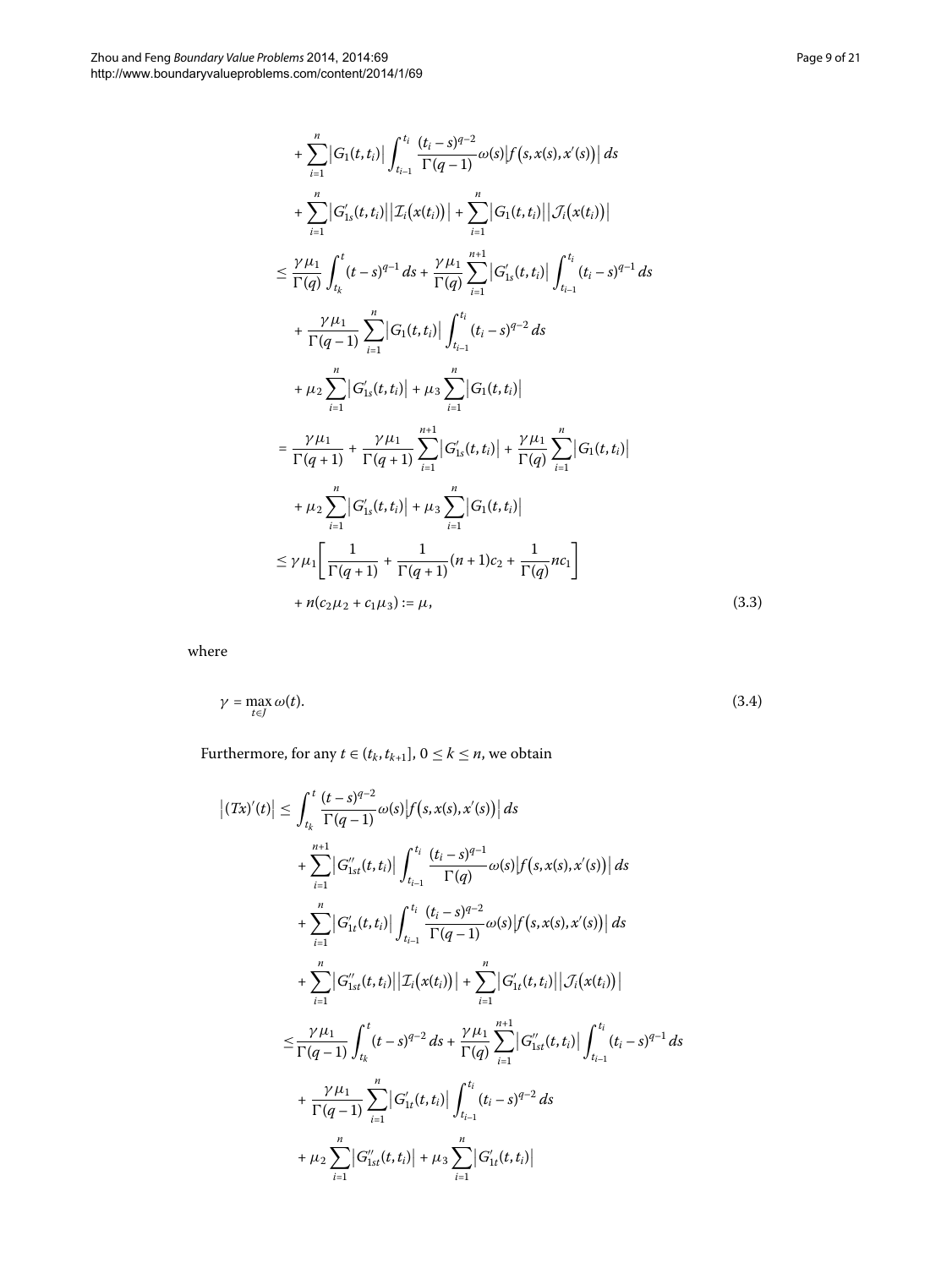<span id="page-9-2"></span><span id="page-9-1"></span>
$$
= \frac{\gamma \mu_1}{\Gamma(q)} + \frac{\gamma \mu_1}{\Gamma(q+1)} \sum_{i=1}^{n+1} \left| G''_{1st}(t, t_i) \right| + \frac{\gamma \mu_1}{\Gamma(q)} \sum_{i=1}^n \left| G'_{1t}(t, t_i) \right|
$$
  
+  $\mu_2 \sum_{i=1}^n \left| G''_{1st}(t, t_i) \right| + \mu_3 \sum_{i=1}^n \left| G'_{1t}(t, t_i) \right|$   

$$
\leq \gamma \mu_1 \left[ \frac{1}{\Gamma(q)} + \frac{1}{\Gamma(q+1)} (n+1)c_3 + \frac{1}{\Gamma(q)} n c_2 \right] + n c_3 \mu_2 + n c_2 \mu_3 := \bar{\mu}. \tag{3.5}
$$

On the other hand, from (3[.](#page-9-1)5), for  $t_1, t_2 \in (t_k, t_{k+1}]$  with  $t_1 < t_2$ , we have

<span id="page-9-3"></span>
$$
\left| (Tx)'(t_2) - (Tx)'(t_1) \right| \le \int_{t_1}^{t_2} \left| (Tx)'(s) \right| ds \le \bar{\mu}(t_2 - t_1). \tag{3.6}
$$

It follows from (3[.](#page-9-2)3), (3.5) and (3.6) that *T* is equicontinuous on all subintervals  $(t_k, t_{k+1}]$ ,  $k = 1, 2, \ldots, n$ . Thus, by the Arzela-Ascoli theorem, the operator  $T : PC^1[J, R] \rightarrow PC^1[J, R]$ is completely continuous.  $\Box$ 

<span id="page-9-4"></span>To prove our main results, we also need the following two lemmas.

**Lemma 3.3** (See [47[,](#page-20-1) 48[\]](#page-20-2)) (Schauder fixed point theorem) *Let D be a nonempty*, *closed*, *bounded, convex subset of a B-space X, and suppose that*  $T : D \to D$  *is a completely continuous operator. Then T has a fixed point*  $x \in D$ .

<span id="page-9-0"></span>Lemma 3.4 (See [\[](#page-20-1)47, 48[\]](#page-20-2)) (Leray-Schauder fixed point theorem) *Let X be a real Banach space and*  $T: X \to X$  *be a completely continuous operator. If* 

$$
\{x: x\in X, x=\lambda \, Tx, 0<\lambda<1\}
$$

*is bounded, then T has a fixed point*  $x^* \in \Omega$ *, where* 

 $\Omega = \{x : x \in X, ||x|| \le l\}, \quad l = \sup\{x : x \in X, x = \lambda Tx, 0 < \lambda < 1\}.$ 

#### **4 Existence of solutions**

<span id="page-9-6"></span>In this section, we apply Lemma  $3.3$  $3.3$  $3.3$ , Lemma  $3.4$  and the contraction mapping principle to establish the existence of solutions of problem  $(1.1)$ . Let us begin by introducing some notation. Define

<span id="page-9-5"></span>
$$
\xi = \lim_{|x|+|y| \to \infty} \left( \max_{t \in J} \frac{|f(t, x, y)|}{|x| + |y|} \right),
$$
  

$$
\xi_1 = \lim_{|x| \to \infty} \frac{|I_k(x)|}{|x|}, \qquad \xi_2 = \lim_{|x| \to \infty} \frac{|\mathcal{J}_k(x)|}{|x|}, \quad k = 1, 2, ..., n.
$$

**Theorem 4.1** Assume that  $(H_1)$ - $(H_3)$  hold. Suppose further that

$$
\delta = \max\{\delta_1, \delta_2\} < 1,\tag{4.1}
$$

*where*

$$
\delta_1 = \gamma \left[ \frac{2 \xi (1 + (n+1)c_2)}{\Gamma(q+1)} + \frac{2 \xi n c_1}{\Gamma(q)} \right] + n(\xi_1 c_2 + \xi_2 c_1)
$$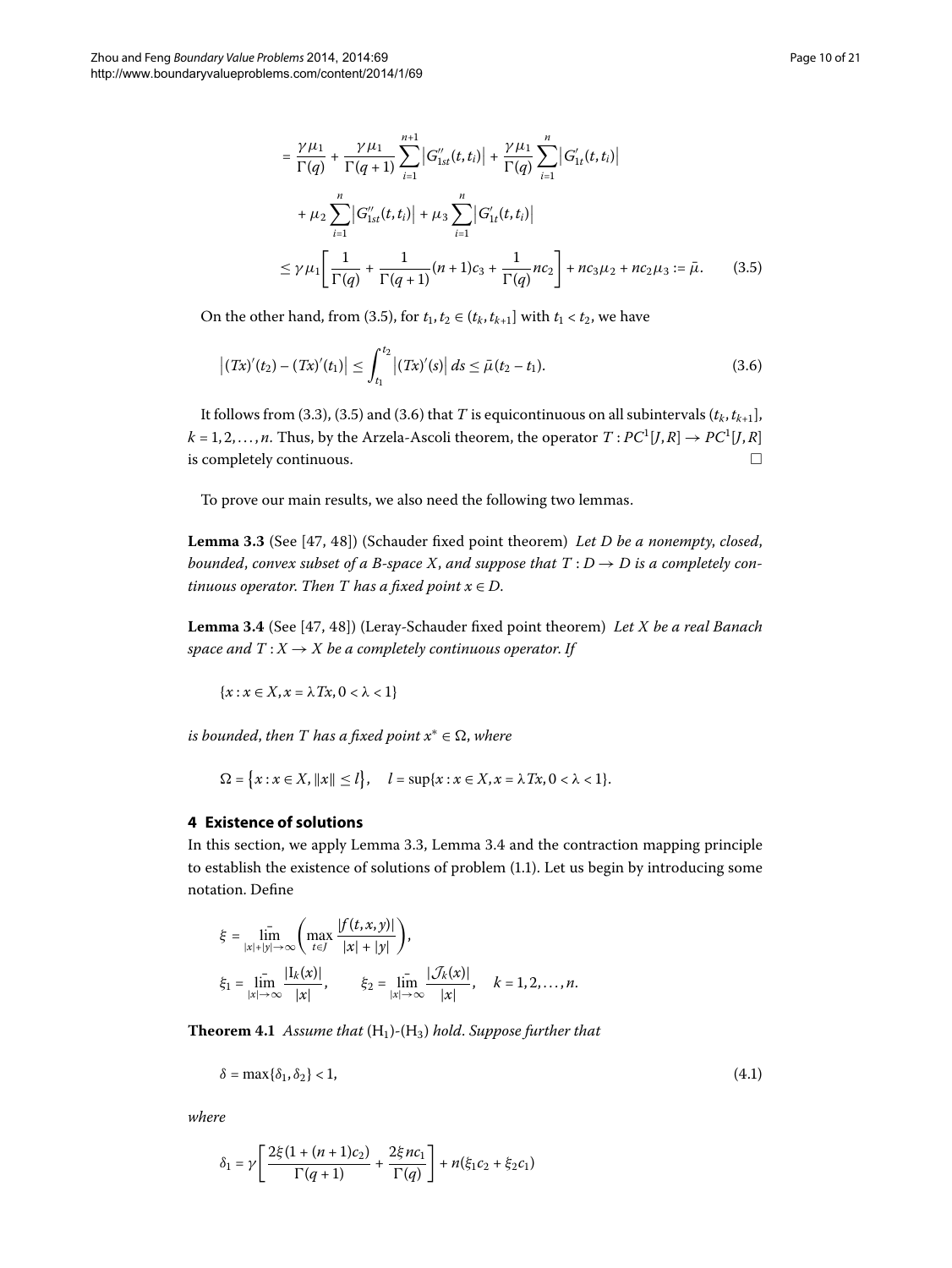*and*

<span id="page-10-2"></span>
$$
\delta_2 = \gamma \left[ \frac{2 \xi (1 + nc_2)}{\Gamma(q)} + \frac{2 \xi (n + 1) c_3}{\Gamma(q + 1)} \right] + n(\xi_1 c_3 + \xi_2 c_2),
$$

*here*  $\gamma$  *is defined in* (3.4). *Then problem* (1.1) *has at least one solution*  $x \in PC^1[J, R]$  ∩  $C^2[J',R]$ .

*Proof* We shall use Schauder's fixed point theorem to prove that *T* has a fixed point. First, recall that the operator  $T: PC^1[J, R] \to PC^1[J, R]$  is completely continuous (see the proof of Lemma 3[.](#page-7-2)2).

On account of (4.1), we can choose  $\xi' > \xi$ ,  $\xi'_1 > \xi_1$  and  $\xi'_2 > \xi_2$  such that

<span id="page-10-3"></span>
$$
\delta_1' = \gamma \left[ \frac{2\xi'(1 + (n+1)c_2)}{\Gamma(q+1)} + \frac{2\xi'nc_1}{\Gamma(q)} \right] + n(\xi_1'c_2 + \xi_2'c_1) < 1 \tag{4.2}
$$

and

$$
\delta_2' = \gamma \left[ \frac{2\xi'(1 + nc_2)}{\Gamma(q)} + \frac{2\xi'(n+1)c_3}{\Gamma(q+1)} \right] + n(\xi_1'c_3 + \xi_2'c_2) < 1. \tag{4.3}
$$

By the definition of  $\xi$ , there exists  $l > 0$  such that

<span id="page-10-0"></span> $|f(t, x, y)| < \xi'(|x| + |y|), \quad \forall t \in J, |x| + |y| > l,$ 

so

$$
\left|f(t,x,y)\right|<\xi'\left(|x|+|y|\right)+M,\quad\forall t\in J,x,y\in R,\tag{4.4}
$$

where

<span id="page-10-1"></span>
$$
M=\max_{t\in J,|x|+|y|\leq l}\bigl|f(t,x,y)\bigr|<\+\infty.
$$

Similarly, we have

$$
\left| \mathcal{I}_k(x) \right| < \xi_1'|x| + M_k, \quad \forall x \in R, k = 1, 2, \dots, n,\tag{4.5}
$$

and

$$
\left|\mathcal{J}_k(x)\right| \leq \xi_2'|x| + \bar{M}_k, \quad \forall x \in R, k = 1, 2, \dots, n,
$$
\n
$$
(4.6)
$$

where  $M_k$ ,  $\bar{M}_k$  are positive constants.

It follows from  $(3.2)$  $(3.2)$  $(3.2)$  and  $(4.4)-(4.6)$  that

$$
\left| (Tx)(t) \right| \leq \int_{t_k}^t \frac{(t-s)^{q-1}}{\Gamma(q)} \omega(s) \left| f(s, x(s), y(s)) \right| ds
$$
  
+ 
$$
\sum_{i=1}^{n+1} \left| G'_{1s}(t, t_i) \right| \int_{t_{i-1}}^{t_i} \frac{(t_i - s)^{q-1}}{\Gamma(q)} \omega(s) \left| f(s, x(s), y(s)) \right| ds
$$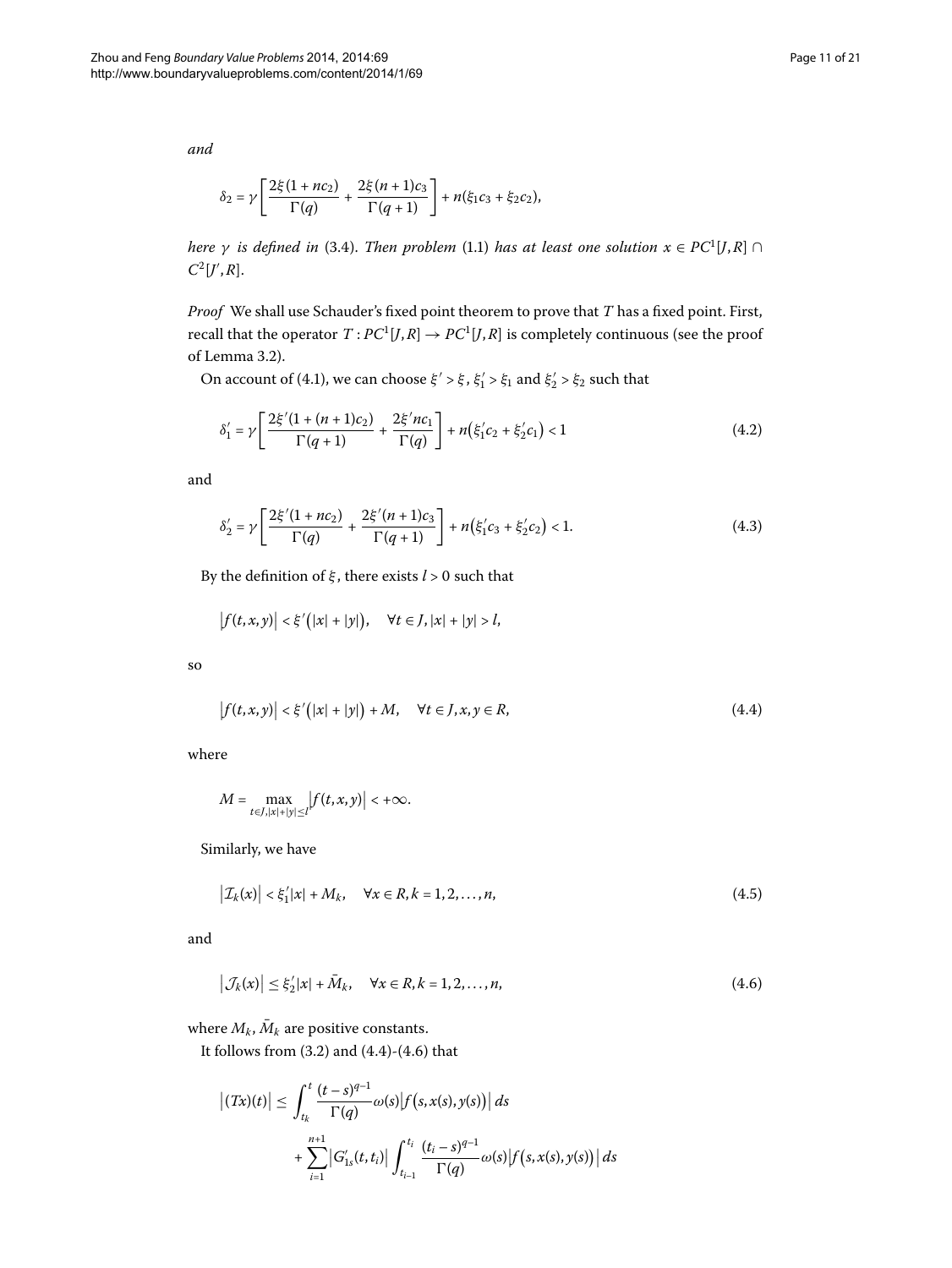+ 
$$
\sum_{i=1}^{n} |G_1(t, t_i)| \int_{t_{i-1}}^{t_i} \frac{(t_i - s)^{q-2}}{\Gamma(q-1)} \omega(s) |f(s, x(s), y(s))| ds
$$
  
+ 
$$
\sum_{i=1}^{n} |G'_{1s}(t, t_i)| |Z_i(x(t_i))| + \sum_{i=1}^{n} |G_1(t, t_i)| |J_i(x(t_i))|
$$
  

$$
\leq \gamma (\xi'(|x| + |y|) + M) \int_{t_k}^{t} \frac{(t - s)^{q-1}}{\Gamma(q)} ds
$$
  
+ 
$$
\gamma (\xi'(|x| + |y|) + M) \sum_{i=1}^{n+1} |G'_{1s}(t, t_i)| \int_{t_{i-1}}^{t_i} \frac{(t_i - s)^{q-1}}{\Gamma(q)} ds
$$
  
+ 
$$
\gamma (\xi'(|x| + |y|) + M) \sum_{i=1}^{n} |G_1(t, t_i)| \int_{t_{i-1}}^{t_i} \frac{(t_i - s)^{q-2}}{\Gamma(q-1)} ds
$$
  
+ 
$$
(\xi'_1 |x| + M_k) \sum_{i=1}^{n} |G'_{1s}(t, t_i)| + (\xi'_2 |x| + \overline{M}_k) \sum_{i=1}^{n} |G_1(t, t_i)|
$$
  

$$
\leq \gamma \left[ \frac{\xi'(|x| + |y|) + M}{\Gamma(q+1)} + \frac{\xi'(|x| + |y|) + M}{\Gamma(q+1)} (n + 1)c_2 + \frac{\xi'(|x| + |y|) + M}{\Gamma(q)} n c_1 \right]
$$
  
+ 
$$
(\xi'_1 |x| + M_k) n c_2 + (\xi'_2 |x| + \overline{M}_k) n c_1
$$
  

$$
\leq \gamma \left[ \frac{2\xi' ||x||_{PC^1} + M}{\Gamma(q+1)} + \frac{2\xi' ||x||_{PC^1} + M}{\Gamma(q+1)} (n + 1)c_2 + \frac{2\xi' ||x||_{PC^1} + M}{\Gamma(q)} n c_1 \right]
$$
  
+ 
$$
(\xi'_1 ||x||_{PC^1} + M_k) n c_2 + (\xi'_2 ||x||_{PC^1} + \overline{M}_k) n c_1
$$
  
= 
$$
\delta'_1 ||x||_{PC^1} + M_i^n),
$$

where  $\delta_1'$  is defined by (4.2) and  $M^{(1)}$  is defined by

<span id="page-11-0"></span>
$$
M^{(1)}=\gamma\left[\frac{M(1+(n+1)c_2)}{\Gamma(q+1)}+\frac{Mnc_1}{\Gamma(q)}\right]+n(c_2M_k+c_1\bar M_k).
$$

Similarly, from  $(3.2)$  $(3.2)$  $(3.2)$  and  $(4.4)-(4.6)$ , we get

$$
\left| (Tx)'(t) \right| \leq \int_{t_k}^{t} \frac{(t-s)^{q-2}}{\Gamma(q-1)} \omega(s) \left| f(s, x(s), x'(s)) \right| ds
$$
  
+ 
$$
\sum_{i=1}^{n+1} \left| G''_{1st}(t, t_i) \right| \int_{t_{i-1}}^{t_i} \frac{(t_i - s)^{q-1}}{\Gamma(q)} \omega(s) \left| f(s, x(s), x'(s)) \right| ds
$$
  
+ 
$$
\sum_{i=1}^{n} \left| G'_{1t}(t, t_i) \right| \int_{t_{i-1}}^{t_i} \frac{(t_i - s)^{q-2}}{\Gamma(q-1)} \omega(s) \left| f(s, x(s), x'(s)) \right| ds
$$
  
+ 
$$
\sum_{i=1}^{n} \left| G''_{1st}(t, t_i) \right| \left| \mathcal{I}_i(x(t_i)) \right| + \sum_{i=1}^{n} \left| G'_{1t}(t, t_i) \right| \left| \mathcal{J}_i(x(t_i)) \right|
$$
  

$$
\leq \gamma \left( \xi'(|x| + |y|) + M \right) \int_{t_k}^{t} \frac{(t - s)^{q-2}}{\Gamma(q-1)} ds
$$
  
+ 
$$
\gamma \left( \xi'(|x| + |y|) + M \right) \sum_{i=1}^{n+1} \left| G''_{1st}(t, t_i) \right| \int_{t_{i-1}}^{t_i} \frac{(t_i - s)^{q-1}}{\Gamma(q)} ds
$$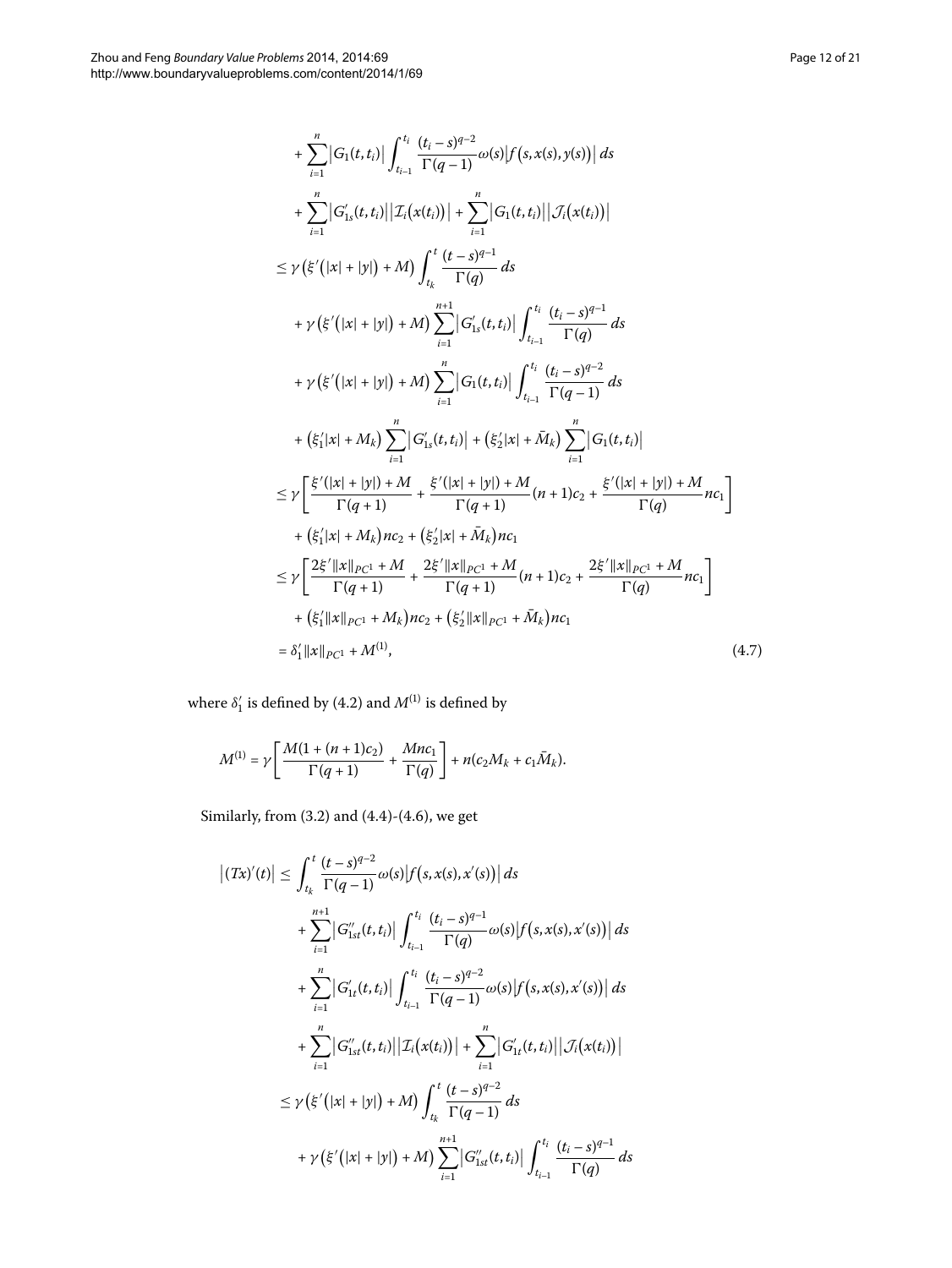<span id="page-12-0"></span>
$$
+ \gamma (\xi'(|x| + |y|) + M) \sum_{i=1}^{n} |G'_{1i}(t, t_i)| \int_{t_{i-1}}^{t_i} \frac{(t_i - s)^{q-2}}{\Gamma(q-1)} ds
$$
  
+  $(\xi'_1 |x| + M_k) \sum_{i=1}^{n} |G''_{1st}(t, t_i)| + (\xi'_2 |x| + M_k) \sum_{i=1}^{n} |G'_{1t}(t, t_i)|$   
 $\leq \gamma (2\xi' ||x||_{PC^1} + M) \int_{t_k}^{t} \frac{(t - s)^{q-2}}{\Gamma(q-1)} ds$   
+  $\gamma (2\xi' ||x||_{PC^1} + M) \sum_{i=1}^{n+1} |G''_{1st}(t, t_i)| \int_{t_{i-1}}^{t_i} \frac{(t_i - s)^{q-1}}{\Gamma(q)} ds$   
+  $\gamma (2\xi' ||x||_{PC^1} + M) \sum_{i=1}^{n} |G'_{1t}(t, t_i)| \int_{t_{i-1}}^{t_i} \frac{(t_i - s)^{q-2}}{\Gamma(q-1)} ds$   
+  $(\xi'_1 ||x||_{PC^1} + M_k) \sum_{i=1}^{n} |G''_{1st}(t, t_i)| + (\xi'_2 ||x||_{PC^1} + \bar{M}_k) \sum_{i=1}^{n} |G'_{1t}(t, t_i)|$   
 $\leq \gamma \Bigg[ \frac{2\xi' ||x||_{PC^1} + M}{\Gamma(q)} + \frac{2\xi' ||x||_{PC^1} + M}{\Gamma(q+1)} (n+1)c_3 + \frac{2\xi' ||x||_{PC^1} + M}{\Gamma(q)} n c_2 \Bigg]$   
+  $(\xi'_1 ||x||_{PC^1} + M_k) n c_3 + (\xi'_2 ||x||_{PC^1} + \bar{M}_k) n c_2$   
=  $\delta'_2 ||x||_{PC^1} + M^{(2)}$ , (4.8)

where  $\delta_1'$  is defined by (4.3) and  $M^{(2)}$  is defined by

$$
M^{(2)}=\gamma\left[\frac{M(1+n c_2)}{\Gamma(q)}+\frac{(n+1)c_3 M}{\Gamma(q+1)}\right]+n(M_kc_3+\bar M_kc_2).
$$

It follows from  $(4.7)$  $(4.7)$  $(4.7)$  and  $(4.8)$  that

$$
||Tx||_{PC^1} \le \delta' ||x||_{PC^1} + M', \quad \forall x \in PC^1[J, E],
$$

where

$$
\delta' = \max\left\{\delta_1', \delta_2'\right\} < 1, \qquad M' = \max\left\{M^{(1)}, M^{(2)}\right\}.
$$

Hence, we can choose a sufficiently large  $r > 0$  such that  $T(B_r) \subset B_r$ , where

 $B_r = \{x \in PC^1 : ||x||_{PC^1} \le r\}.$ 

<span id="page-12-1"></span>Consequently, Lemma 3[.](#page-9-3)3 implies that *T* has a fixed point in  $B_r$ , and the proof is com- $\Box$  $\Box$ 

**Remark 4.1** Condition (4.1) is certainly satisfied if  $|f(t, x, y)|/|x| + |y| \to 0$  uniformly in  $t \in J$  as  $|x| + |y| \to +\infty$ ,  $|\mathcal{I}_k(x)|/|x| \to 0$  as  $|x| \to +\infty$  and  $|\mathcal{J}_k(x)|/|x| \to 0$  as  $|x| \to +\infty$  $(k = 1, 2, \ldots, n).$ 

**Theorem 4.2** Assume that  $(H_1)$ - $(H_3)$  hold. In addition, let f ,  $\mathcal{I}_k$  and  $\mathcal{J}_k$  satisfy the following *conditions*: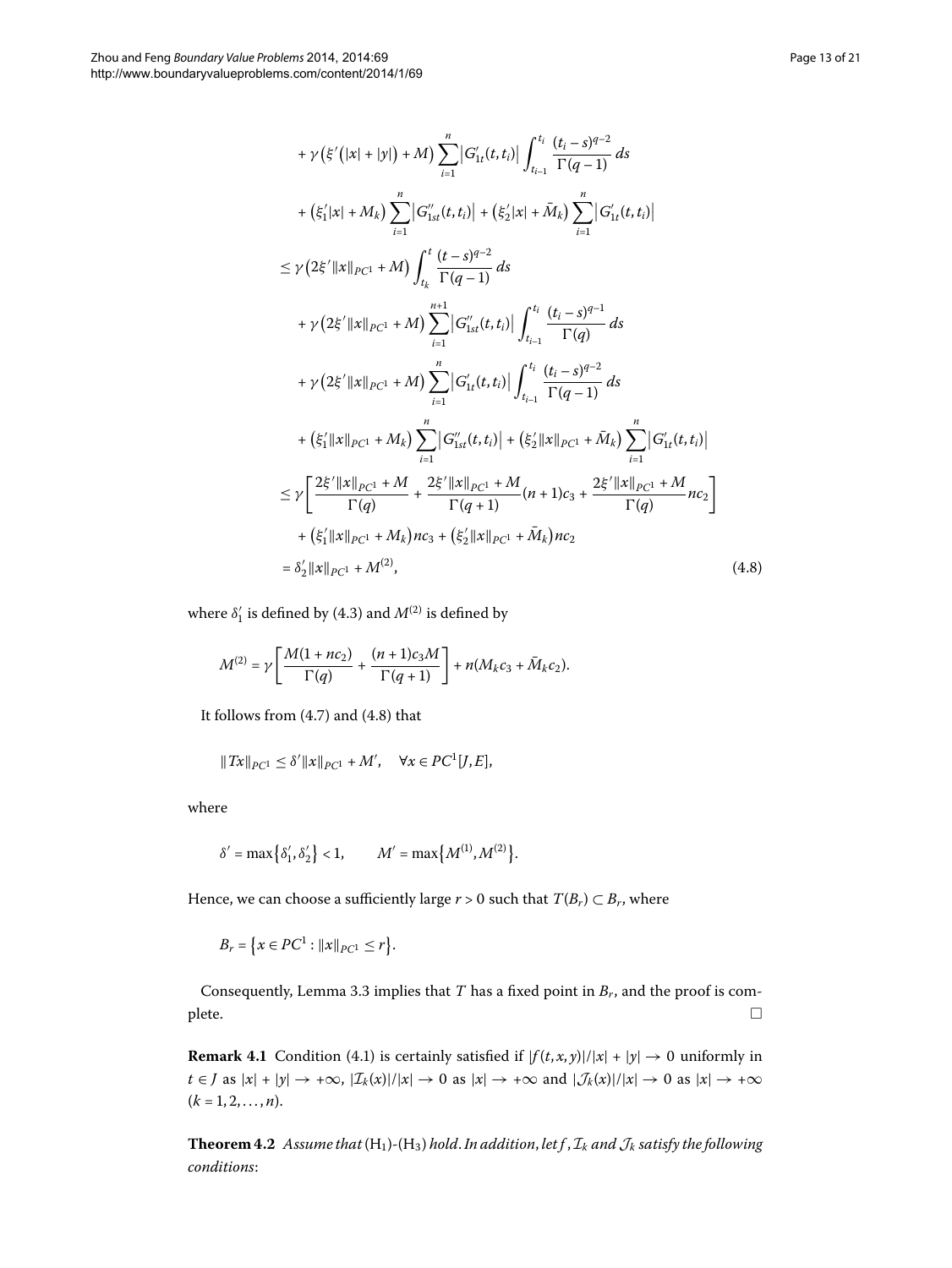$$
\big|f(t,x,y)\big|\leq v_1(t),\quad \forall (t,x,y)\in J\times R\times R.
$$

(H<sub>5</sub>) *There exist constants*  $v_2$ ,  $v_3 > 0$  *such that* 

$$
\big|\mathcal{I}_k(x)\big|<\nu_2,\qquad \big|\mathcal{J}_k(x)\big|<\nu_3
$$

*for all*  $x \in R$ ,  $k = 1, 2, ..., n$ .

*Then problem* (1[.](#page-1-0)1) has at least one solution.

*Proof* It follows from Lemma 3[.](#page-7-2)2 that the operator  $T: PC^1[J, R] \to PC^1[J, R]$  is completely continuous.

Next, we show that the set

$$
V = \left\{ x \in PC^1(J,R) | x = \lambda Tx, 0 < \lambda < 1 \right\}
$$

is bounded.

Let  $x \in V$ . Then  $x = \lambda Tx$  for  $0 < \lambda < 1$ . For any  $t \in J$ , we have

<span id="page-13-0"></span>
$$
x(t) = \lambda \left[ \int_{t_k}^{t} \frac{(t-s)^{q-1}}{\Gamma(q)} \omega(s) f(s, x(s), x'(s)) ds + \sum_{i=1}^{n+1} G'_{1s}(t, t_i) \int_{t_{i-1}}^{t_i} \frac{(t_i - s)^{q-1}}{\Gamma(q)} \omega(s) f(s, x(s), x'(s)) ds - \sum_{i=1}^{n} G_1(t, t_i) \int_{t_{i-1}}^{t_i} \frac{(t_i - s)^{q-2}}{\Gamma(q-1)} \omega(s) f(s, x(s), x'(s)) ds + \sum_{i=1}^{n} G'_{1s}(t, t_i) \mathcal{I}_i(x(t_i)) - \sum_{i=1}^{n} G_1(t, t_i) \mathcal{J}_i(x(t_i)) \right].
$$
\n(4.9)

It follows from  $(H_4)$ ,  $(H_5)$ ,  $(3.2)$  $(3.2)$  $(3.2)$  and  $(4.9)$  that

$$
\begin{split} \left| x(t) \right| &= \lambda \left| (Tx)(t) \right| \\ &\leq \int_{t_k}^t \frac{(t-s)^{q-1}}{\Gamma(q)} \omega(s) \left| f\left(s, x(s), y(s)\right) \right| \, ds \\ &+ \sum_{i=1}^{n+1} \left| G'_{1s}(t, t_i) \right| \int_{t_{i-1}}^{t_i} \frac{(t_i - s)^{q-1}}{\Gamma(q)} \omega(s) \left| f\left(s, x(s), y(s)\right) \right| \, ds \\ &+ \sum_{i=1}^n \left| G_1(t, t_i) \right| \int_{t_{i-1}}^{t_i} \frac{(t_i - s)^{q-2}}{\Gamma(q-1)} \omega(s) \left| f\left(s, x(s), y(s)\right) \right| \, ds \\ &+ \sum_{i=1}^n \left| G'_{1s}(t, t_i) \right| \left| \mathcal{I}_i\left(x(t_i)\right) \right| + \sum_{i=1}^n \left| G_1(t, t_i) \right| \left| \mathcal{J}_i\left(x(t_i)\right) \right| \end{split}
$$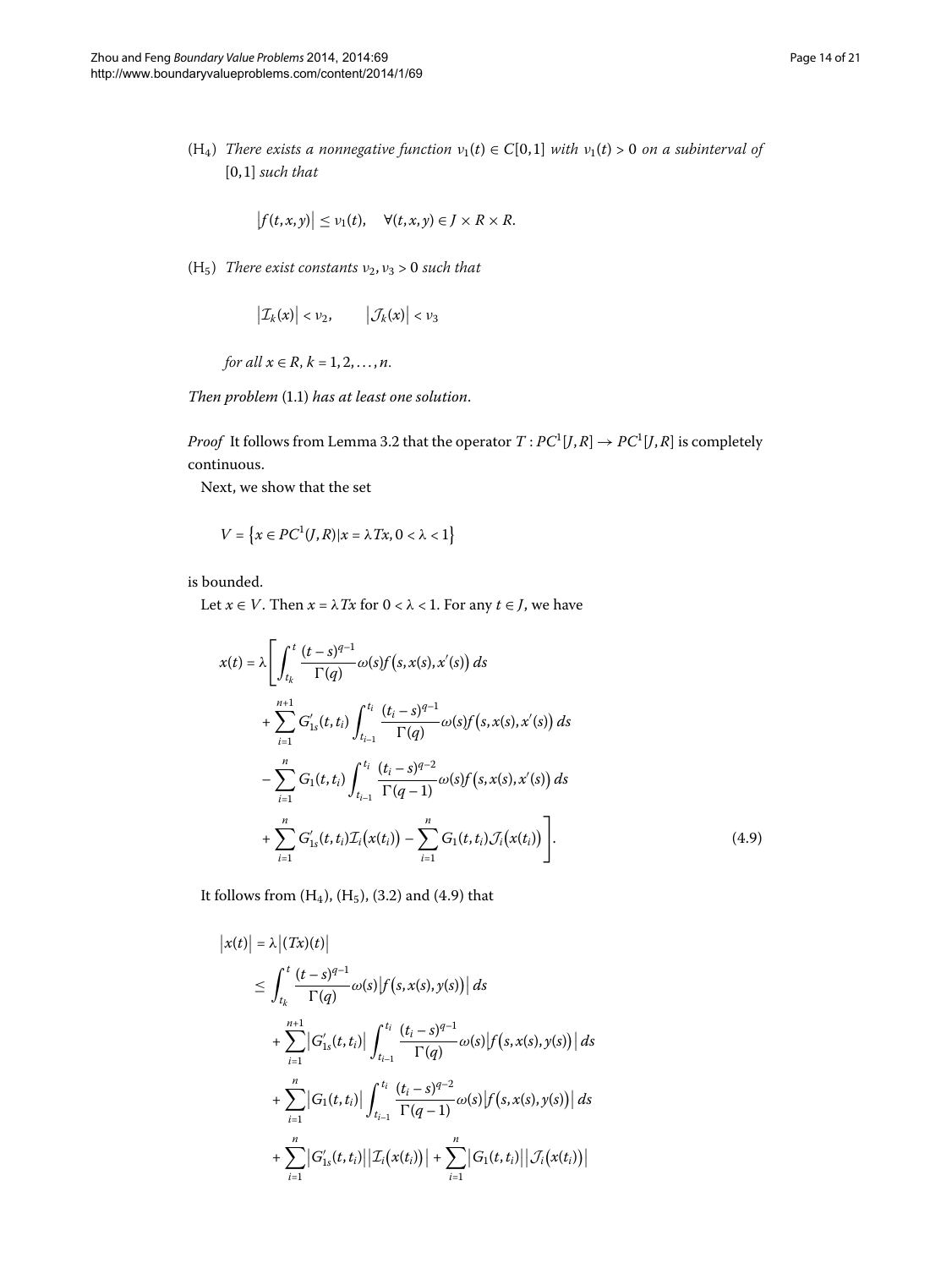<span id="page-14-0"></span>
$$
\leq \gamma \tau \int_{t_k}^{t} \frac{(t-s)^{q-1}}{\Gamma(q)} ds + \gamma \tau \sum_{i=1}^{n+1} |G'_{1s}(t, t_i)| \int_{t_{i-1}}^{t_i} \frac{(t_i - s)^{q-1}}{\Gamma(q)} ds \n+ \gamma \tau \sum_{i=1}^{n} |G_1(t, t_i)| \int_{t_{i-1}}^{t_i} \frac{(t_i - s)^{q-2}}{\Gamma(q-1)} ds \n+ \nu_2 \sum_{i=1}^{n} |G'_{1s}(t, t_i)| + \nu_3 \sum_{i=1}^{n} |G_1(t, t_i)| \n\leq \gamma \tau \left[ \frac{1}{\Gamma(q+1)} + \frac{1}{\Gamma(q+1)} (n+1)c_2 + \frac{1}{\Gamma(q)} nc_1 \right] + \nu_2 nc_2 + \nu_3 nc_1,
$$
\n(4.10)

where

 $\overline{\phantom{a}}$ 

<span id="page-14-1"></span>
$$
\tau = \max_{t \in J} v_1(t).
$$

It follows from  $(4.10)$  that

$$
||x||_{PC} \le \gamma \tau \left[ \frac{1+c_2 + nc_2}{\Gamma(q+1)} + \frac{nc_1}{\Gamma(q)} \right] + n(\nu_2 c_2 + \nu_3 c_1). \tag{4.11}
$$

Furthermore, for any *t* ∈ ( $t_k$ ,  $t_{k+1}$ ],  $0 \le k \le n$ , we obtain

$$
\begin{split}\n\left|x'(t)\right| &= \lambda \left| (Tx)'(t) \right| \\
&\leq \int_{t_k}^{t} \frac{(t-s)^{q-2}}{\Gamma(q-1)} \omega(s) \left| f\left(s, x(s), x'(s)\right) \right| ds \\
&+ \sum_{i=1}^{n+1} \left| G''_{1st}(t, t_i) \right| \int_{t_{i-1}}^{t_i} \frac{(t_i - s)^{q-1}}{\Gamma(q)} \omega(s) \left| f\left(s, x(s), x'(s)\right) \right| ds \\
&+ \sum_{i=1}^{n} \left| G'_{1t}(t, t_i) \right| \int_{t_{i-1}}^{t_i} \frac{(t_i - s)^{q-2}}{\Gamma(q-1)} \omega(s) \left| f\left(s, x(s), x'(s)\right) \right| ds \\
&+ \sum_{i=1}^{n} \left| G''_{1st}(t, t_i) \right| \left| \mathcal{I}_i\left(x(t_i)\right) \right| + \sum_{i=1}^{n} \left| G'_{1t}(t, t_i) \right| \left| \mathcal{J}_i\left(x(t_i)\right) \right| \\
&\leq \gamma \tau \int_{t_k}^{t} \frac{(t - s)^{q-2}}{\Gamma(q-1)} ds + \gamma \tau \sum_{i=1}^{n+1} \left| G''_{1st}(t, t_i) \right| \int_{t_{i-1}}^{t_i} \frac{(t_i - s)^{q-1}}{\Gamma(q)} ds \\
&+ \gamma \tau \sum_{i=1}^{n} \left| G'_{1t}(t, t_i) \right| \int_{t_{i-1}}^{t_i} \frac{(t_i - s)^{q-2}}{\Gamma(q-1)} ds + \nu_2 \sum_{i=1}^{n} \left| G''_{1st}(t, t_i) \right| + \nu_3 \sum_{i=1}^{n} \left| G'_{1t}(t, t_i) \right| \\
&\leq \gamma \tau \left[ \frac{1}{\Gamma(q)} + \frac{1}{\Gamma(q+1)} (n+1)c_3 + \frac{1}{\Gamma(q)} n c_2 \right] + \nu_2 n c_3 + \nu_3 n c_2,\n\end{split}
$$

which, for any  $t \in J$ , yields

<span id="page-14-3"></span><span id="page-14-2"></span>
$$
\|x'\|_{PC} \le \gamma \tau \left[ \frac{1 + nc_2}{\Gamma(q)} + \frac{(n+1)c_3}{\Gamma(q+1)} \right] + n(\nu_2 c_3 + \nu_3 c_2). \tag{4.12}
$$

It follows from  $(4.11)$  and  $(4.12)$  that

$$
||x||_{PC^1} \le \zeta, \quad \forall x \in PC^1(J, R), \tag{4.13}
$$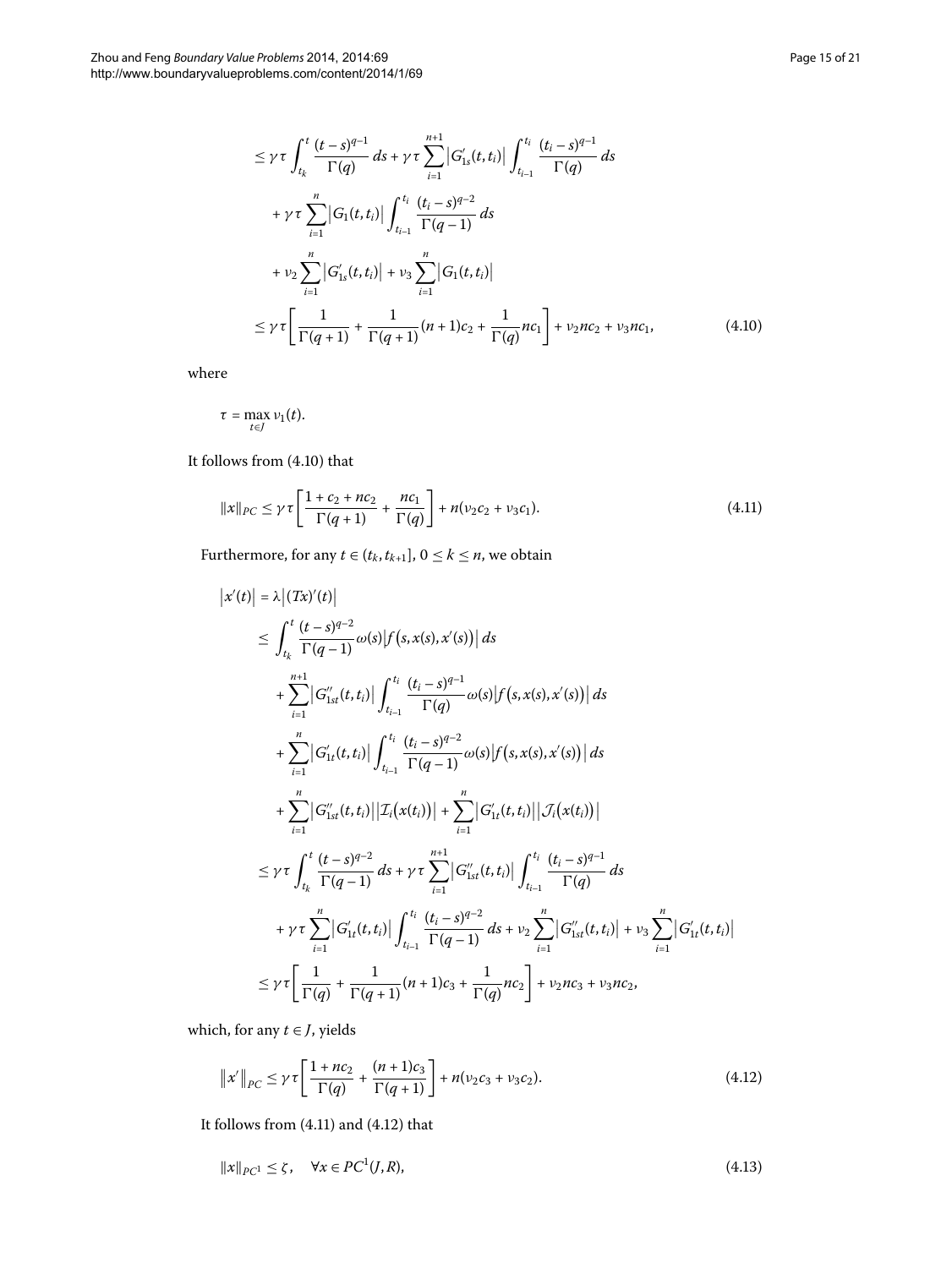$$
\zeta_1 = \gamma \tau \left[ \frac{1 + c_2 + nc_2}{\Gamma(q+1)} + \frac{nc_1}{\Gamma(q)} \right] + n(v_2c_2 + v_3c_1),
$$
  

$$
\zeta_2 = \gamma \tau \left[ \frac{1 + nc_2}{\Gamma(q)} + \frac{(n+1)c_3}{\Gamma(q+1)} \right] + n(v_2c_3 + v_3c_2).
$$

So it follows from  $(4.13)$  that the set *V* is bounded. Thus, as a consequence of Lemma 3.4, the operator  $T$  has at least one fixed point[.](#page-1-0) Consequently, the problem  $(1.1)$  has at least one solution. This finishes the proof.  $\Box$ 

Finally we consider the existence of a unique solution for problem  $(1.1)$  $(1.1)$  $(1.1)$  by applying the contraction mapping principle.

**Theorem 4.3** Assume that  $(H_1)$ - $(H_3)$  hold. In addition, let f,  $\mathcal{I}_k$  and  $\mathcal{J}_k$  satisfy the following *conditions*:

(H<sub>6</sub>) *There exists a constant*  $L_1 > 0$  *such that* 

$$
\left|f(t,x,y)-f(t,\bar{x},\bar{y})\right|\leq L_1\big(|x-\bar{x}|+|y-\bar{y}|\big)
$$

*for each*  $t \in J$  *and all*  $x, y, \overline{x}, \overline{y} \in R$ .

 $(H<sub>7</sub>)$  *There exist constants*  $L<sub>2</sub>, L<sub>3</sub> > 0$  *such that* 

<span id="page-15-0"></span>
$$
\left|\mathcal{I}_k(x)-\mathcal{I}_k(y)\right|
$$

for all 
$$
x, y \in R
$$
,  $k = 1, 2, \ldots, n$ .

*If*

$$
\Lambda < \max\{\Lambda_1, \Lambda_2\} < 1,\tag{4.14}
$$

*where*

$$
\begin{aligned} \Lambda_1 &= \frac{2L_1(1+c_1+n c_1)}{\Gamma(q+1)} \gamma + \frac{2L_1n c_1}{\Gamma(q)} \gamma + n(c_2 L_2 + c_1 L_3), \\ \Lambda_2 &= \frac{2L_1(1+n c_2)}{\Gamma(q)} \gamma + \frac{2L_1(n+1) c_3}{\Gamma(q+1)} \gamma + n(c_3 L_2 + c_2 L_3), \end{aligned}
$$

*here c*<sub>1</sub> and *c*<sub>2</sub> are defined in (2[.](#page-1-0)10), then problem (1.1) has a unique solution.

*Proof* Let  $x, y \in PC^1[J, R]$ . Then, for each  $t \in J$ , it follows from  $(H_6)$ ,  $(H_7)$  and (3.2) that

$$
\begin{aligned} \left| (Tx)(t) - (Ty)(t) \right| \\ &\leq \int_{t_k}^t \frac{(t - s)^{q - 1}}{\Gamma(q)} \omega(s) \left| f\left(s, x(s), \bar{x}(s)\right) - f\left(s, y(s), \bar{y}(s)\right) \right| ds \\ &+ \sum_{i = 1}^{n + 1} \left| G'_{1s}(t, t_i) \right| \int_{t_{i - 1}}^{t_i} \frac{(t_i - s)^{q - 1}}{\Gamma(q)} \omega(s) \left| f\left(s, x(s), \bar{x}(s)\right) - f\left(s, y(s), \bar{y}(s)\right) \right| ds \end{aligned}
$$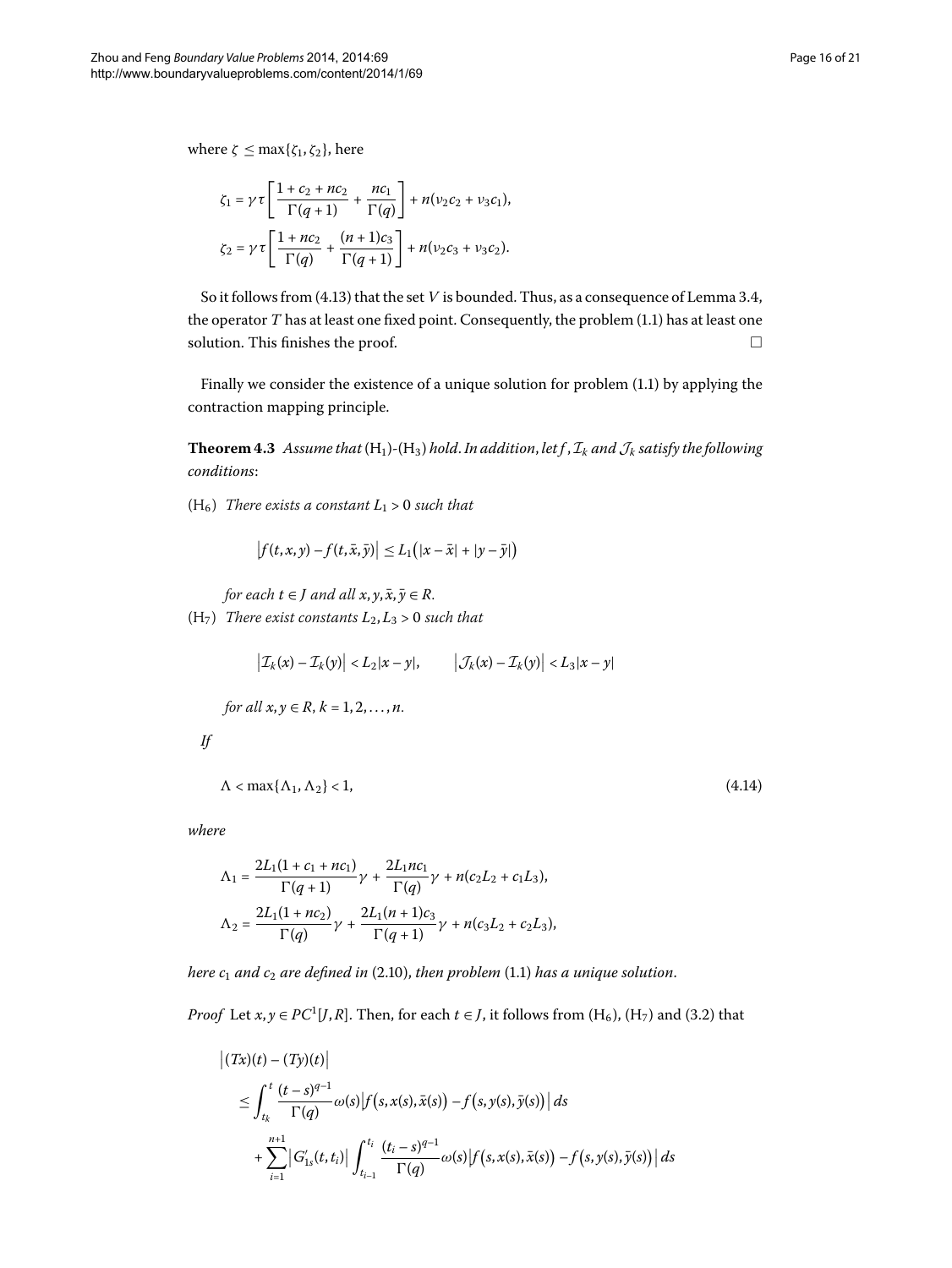$$
+\sum_{i=1}^{n} |G_{1}(t,t_{i})| \int_{t_{i-1}}^{t_{i}} \frac{(t_{i}-s)^{q-2}}{\Gamma(q-1)} \omega(s) |f(s,x(s),\bar{x}(s)) - f(s,y(s),\bar{y}(s))| ds
$$
  
+ 
$$
\sum_{i=1}^{n} |G'_{1s}(t,t_{i})| | \mathcal{I}_{i}(x(t_{i})) - \mathcal{I}_{i}(y(t_{i}))| + \sum_{i=1}^{n} |G_{1}(t,t_{i})| | \mathcal{J}_{i}(x(t_{i})) - \mathcal{J}_{i}(y(t_{i}))|
$$
  

$$
\leq \frac{2L_{1} ||x-y||_{PC^{1}}}{\Gamma(q)} \gamma \int_{t_{k}}^{t} (t-s)^{q-1} ds + \frac{2L_{1} ||x-y||_{PC^{1}}}{\Gamma(q)} \gamma \sum_{i=1}^{n+1} |G_{1}(t,t_{i})| \int_{t_{i-1}}^{t_{i}} (t_{i}-s)^{q-2} ds
$$
  
+ 
$$
\frac{2L_{1} ||x-y||_{PC^{1}}}{\Gamma(q-1)} \gamma \sum_{i=1}^{n} |G'_{1s}(t,t_{i})| \int_{t_{i-1}}^{t_{i}} (t_{i}-s)^{q-1} ds
$$
  
+ 
$$
L_{2} ||x-y||_{PC^{1}} \sum_{i=1}^{n} |G'_{1s}(t,t_{i})| + L_{3} ||x-y||_{PC^{1}} \sum_{i=1}^{n} |G_{1}(t,t_{i})|
$$
  

$$
\leq \frac{2L_{1} ||x-y||_{PC^{1}}}{\Gamma(q+1)} \gamma + \frac{2L_{1} ||x-y||_{PC^{1}}}{\Gamma(q+1)} \gamma(n+1)c_{1} + \frac{2L_{1} ||x-y||_{PC^{1}}}{\Gamma(q)} \gamma nc_{2}
$$
  
+ 
$$
nc_{2}L_{2} ||x-y||_{PC^{1}} + nc_{1}L_{3} ||x-y||_{PC^{1}}
$$
  
= 
$$
\left[ \frac{2L_{1}(1+c_{1}+nc_{1})}{\Gamma(q+1)} \gamma + \frac{2L_{1}nc_{1}}{\Gamma(q)} \gamma + n(c_{2}L_{2}+c_{1}L_{3}) \right] ||x-y||_{PC^{1}}
$$

and

$$
\begin{split}\n&|\langle Tx \rangle'(t) - \langle Ty \rangle'(t)| \\
&\leq \int_{t_k}^{t} \frac{(t-s)^{q-2}}{\Gamma(q-1)} \omega(s) |f(s, x(s), \bar{x}(s)) - f(s, y(s), \bar{y}(s))| ds \\
&+ \sum_{i=1}^{n+1} |G_{1st}''(t, t_i)| \int_{t_{i-1}}^{t_i} \frac{(t_i - s)^{q-1}}{\Gamma(q)} \omega(s) |f(s, x(s), \bar{x}(s)) - f(s, y(s), \bar{y}(s))| ds \\
&+ \sum_{i=1}^{n} |G_{1t}'(t, t_i)| \int_{t_{i-1}}^{t_i} \frac{(t_i - s)^{q-2}}{\Gamma(q-1)} \omega(s) |f(s, x(s), \bar{x}(s)) - f(s, y(s), \bar{y}(s))| ds \\
&+ \sum_{i=1}^{n} |G_{1st}''(t, t_i)| |Z_i(x(t_i)) - \mathcal{I}_i(y(t_i))| + \sum_{i=1}^{n} |G_{1t}'(t, t_i)| |\mathcal{J}_i(x(t_i)) - \mathcal{J}_i(y(t_i))| \\
&\leq \frac{2L_1 ||x - y||_{PC1}}{\Gamma(q-1)} \gamma \int_{t_k}^{t} (t - s)^{q-2} ds + \frac{2L_1 ||x - y||_{PC1}}{\Gamma(q)} \gamma \sum_{i=1}^{n+1} |G_{1st}''(t, t_i)| \int_{t_{i-1}}^{t_i} (t_i - s)^{q-1} ds \\
&+ \frac{2L_1 ||x - y||_{PC1}}{\Gamma(q-1)} \gamma \sum_{i=1}^{n} |G_{1st}''(t, t_i)| \int_{t_{i-1}}^{t_i} (t_i - s)^{q-2} ds \\
&+ L_2 ||x - y||_{PC1} \sum_{i=1}^{n} |G_{1st}''(t, t_i)| + L_3 ||x - y||_{PC1} \sum_{i=1}^{n} |G_{1t}'(t, t_i)| \\
&\leq \frac{2L_1 ||x - y||_{PC1}}{\Gamma(q)} \gamma + \frac{2L_1 ||x - y||_{PC1}}{\Gamma(q+1)} \gamma(n+1) c_3 + \frac{2L_1 ||x - y||_{PC1}}{\Gamma(q)} \gamma nc_2 \\
&+ nc_3 L_2 ||x - y||_{PC1} + nc_2 L_3 ||x - y||_{PC1} \\
&= \left[ \frac{
$$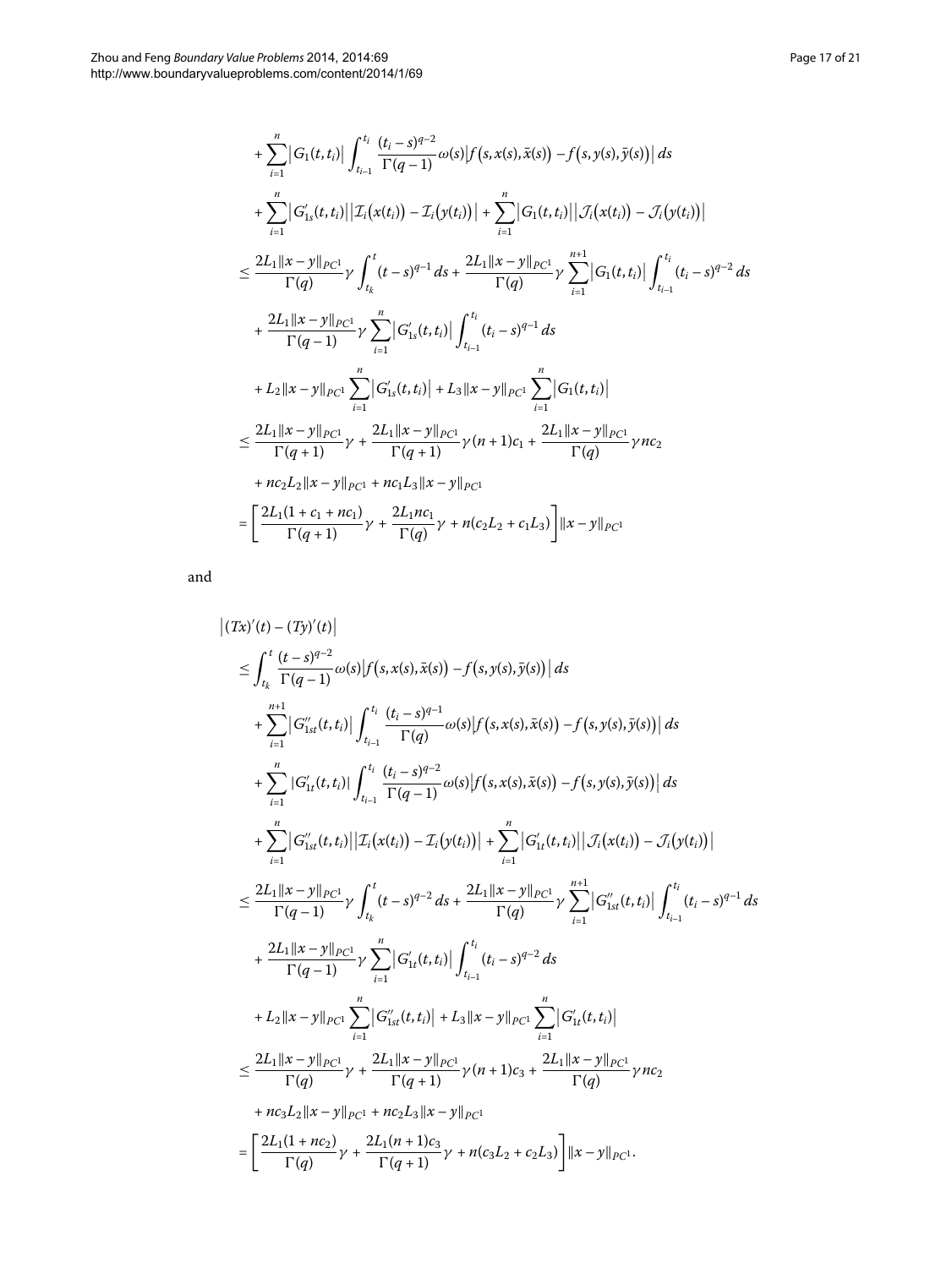Consequently, we have  $||Tx - Ty||_{PC^1} \le \Lambda ||x - y||_{PC^1}$ , where  $\Lambda$  is defined by (4.14). As  $\Lambda$  < 1, therefore *T* is a contraction. Thus, the conclusion of the theorem follows by the contraction mapping principle. The proof is complete.  $\Box$ 

#### **5 Examples**

To illustrate how our main results can be used in practice, we present two examples.

**Example 5.1** Let  $q = \frac{3}{2}$ ,  $n = 1$ . We consider the following boundary value problem:

<span id="page-17-1"></span><span id="page-17-0"></span>
$$
\begin{cases} \n^{c} \mathbf{D}_{0+}^{\frac{3}{2}} \mathbf{x}(t) = d_0 t^{\frac{1}{3}} \left[ d_1 \sqrt[5]{d_2 t - x + x'} - \frac{1}{20} x' - d_3 \ln(1 + x^2) \right], & t \in J, t \neq \frac{1}{2}, \\
\Delta x \big|_{t_1 = \frac{1}{2}} = \frac{1}{10} x(\frac{1}{2}), & \Delta x' \big|_{t_1 = \frac{1}{2}} = \frac{1}{6} x(\frac{1}{2}), \\
x(0) = x(1) = 0,\n\end{cases} \tag{5.1}
$$

where  $d_0$ ,  $d_1$ ,  $d_2$  and  $d_3$  are positive real numbers.

**Conclusion** Problem (5[.](#page-17-0)1) has at least one solution in  $PC^1[J,R] \cap C^2[J',R]$ , where  $J' =$  $[0, \frac{1}{2}) \cup (\frac{1}{2}, 1].$ 

*Proof* It follows from (5.1) that

<span id="page-17-2"></span>
$$
\omega(t) = dt^{\frac{1}{3}},
$$
  

$$
f(t, x, x') = d_1 \sqrt[5]{d_2 t - x + x'} - \frac{1}{20} x' - d_3 \ln(1 + x^2),
$$
 (5.2)

$$
t_1 = \frac{1}{2}
$$
,  $\mathcal{I}_1(x) = \frac{1}{10}x$ ,  $\mathcal{J}_1(x) = \frac{1}{6}x$ , (5.3)

 $\alpha_1 = \alpha_2 = 1,$   $\beta_1 = \beta_2 = 0.$ 

From the definition of  $\omega$ , *f*,  $\mathcal{I}_1$  and  $\mathcal{I}_1$ , it is easy to see that  $(H_1)$ - $(H_3)$  hold. On the other hand, it follows from  $(5.2)$  and  $(5.3)$  that

$$
\left|f(t,x,y)\right| \leq d_1 \sqrt[5]{d_2 + |x| + |y|} + \frac{1}{20}|y| + d_3 \ln\left(1 + |x|^2\right)
$$

and

$$
\left|\mathcal{I}_1(x)\right|=\frac{1}{10}|x|,\qquad \left|\mathcal{J}_1(x)\right|=\frac{1}{6}x,\quad \forall t\in J, x,y\in R.
$$

So  $\xi \le \frac{1}{20}$ ,  $\xi_1 \le \frac{1}{10}$ ,  $\xi_2 \le \frac{1}{6}$ . Noticing that  $\alpha_1 = \alpha_2 = 1$ ,  $\beta_1 = \beta_2 = 0$ , we have  $\eta = 1$  and

$$
G_1(t,s) = -\begin{cases} s(1-t), & 0 \le s \le t \le 1, \\ t(1-s), & 0 \le t \le s \le 1, \\ t, & 0 \le t \le t \le 1, \end{cases} \qquad G'_{1t}(t,s) = \begin{cases} s, & 0 \le s \le t \le 1, \\ s-1, & 0 \le t \le s \le 1, \\ t, & 0 \le t \le s \le 1, \end{cases}
$$

Therefore,  $c_1 = \frac{1}{4}$ ,  $c_2 = c_3 = 1$ , and therefore (4.1) is satisfied because

$$
\delta_1 \leq \frac{9}{20\sqrt{\pi}} + \frac{11}{240}, \qquad \delta_2 \leq \frac{13}{30\sqrt{\pi}} + \frac{4}{15}, \qquad \delta \leq \frac{13}{30\sqrt{\pi}} + \frac{4}{15} < 1.
$$

Thus, our conclusion follows from Theorem 4[.](#page-9-6)1.  $\Box$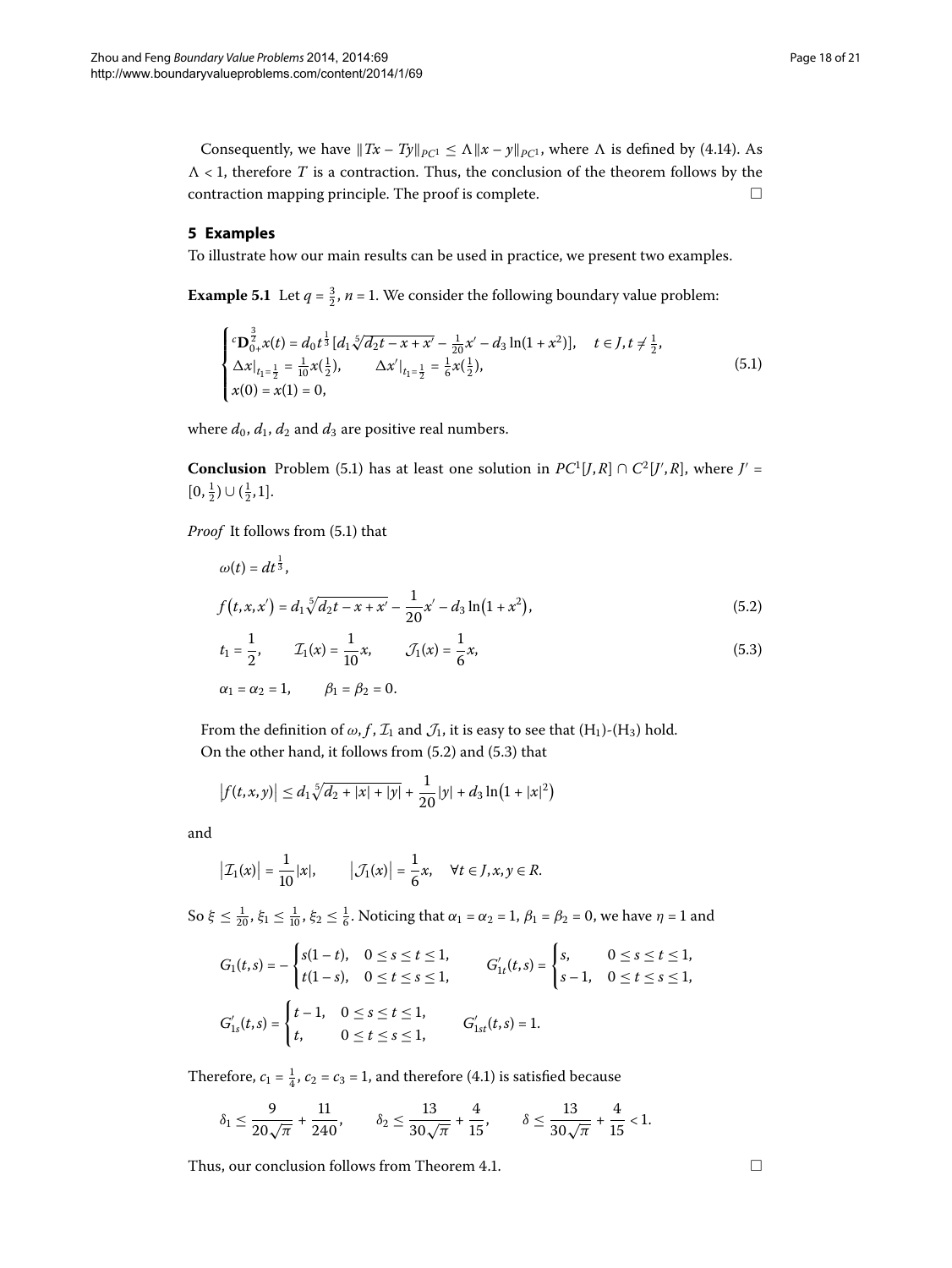**Example 5.2** Let  $q = \frac{5}{4}$ ,  $n = 1$ . We consider the following boundary value problem:

<span id="page-18-1"></span>
$$
\begin{cases} {}^{c}\mathbf{D}_{0+}^{\frac{5}{4}}x(t) = (\sin t + 1)\frac{(d_{4}e^{t} + d_{5})(d_{6} + tx^{2} \sin^{2} x)}{d_{6} + t^{2} + x^{2} + y^{2}}, & t \in J, t \neq \frac{1}{3}, \\ \Delta x|_{t_{1} = \frac{1}{3}} = d_{7}e^{-x^{2}(\frac{1}{3})} + d_{8} \sin^{2} x(\frac{1}{3}), \\ \Delta x'|_{t_{1} = \frac{1}{3}} = \frac{d_{9} + d_{10}x^{2}(\frac{1}{3})}{1 + x^{2}(\frac{1}{3})}, \\ x(0) = x(1) = 0, \end{cases}
$$
\n(5.4)

where  $d_4$ ,  $d_5$ ,  $d_6$ ,  $d_7$ ,  $d_8$ ,  $d_9$  and  $d_{10}$  are positive real numbers with  $d_{10} > d_9$ .

**Conclusion** Problem (5[.](#page-18-1)4) has at least one solution in  $PC^1[J, R] \cap C^2[J', R]$ , where  $J' =$  $[0, \frac{1}{3}) \cup (\frac{1}{3}, 1].$ 

*Proof* It follows from (5.4) that

<span id="page-18-3"></span><span id="page-18-2"></span>
$$
\omega(t) = \sin t + 1,
$$
  
\n
$$
f(t, x, y) = (d_4 e^t + d_5) \frac{d_6 + tx^2 \sin^2 x}{d_6 + t^2 + x^2 + y^2},
$$
  
\n
$$
t_1 = \frac{1}{3}, \qquad \mathcal{I}_1(x) = d_7 e^{-x^2} + d_8 \sin^2 x, \qquad \mathcal{J}_1(x) = \frac{d_9 + d_{10} x^2}{1 + x^2},
$$
  
\n
$$
\alpha_1 = \alpha_2 = 1, \qquad \beta_1 = \beta_2 = 0.
$$
\n(5.6)

From the definition of  $\omega$ , *f*,  $\mathcal{I}_1$  and  $\mathcal{J}_1$ , we can obtain that (H<sub>1</sub>)-(H<sub>3</sub>) hold. On the other hand, from  $(5.5)$  and  $(5.6)$  we have

$$
\big|f(t,x,y)\big|\leq d_4e^t+d_5:=\nu_1(t),
$$

and

$$
\left|\mathcal{I}_1(x)\right|\leq \frac{d_7}{e}+d_8,\qquad \left|\mathcal{J}_1(x)\right|\leq d_{10},\quad \forall t\in J, x,y\in R.
$$

Therefore, the conditions (H<sub>4</sub>) and (H<sub>5</sub>) of Theorem 4[.](#page-12-1)2 are satisfied. Thus, Theorem 4.2 gives our conclusion.  $\Box$ 

#### **Competing interests**

The authors declare that they have no competing interests.

#### <span id="page-18-0"></span>**Authors' contributions**

All results belong to JZ and MF. All authors read and approved the final manuscript.

#### **Acknowledgements**

This work is sponsored by the project NSFC (11301178, 11171032). The authors are grateful to anonymous referees for their constructive comments and suggestions which have greatly improved this paper.

#### Received: 6 January 2014 Accepted: 5 March 2014 Published: 25 Mar 2014

#### **References**

- 1. Miller, KS, Ross, B: An Introduction to the Fractional Calculus and Fractional Differential Equations. Wiley, New York (1993)
- 2. Oldham, KB, Spanier, J: The Fractional Calculus. Academic Press, New York (1974)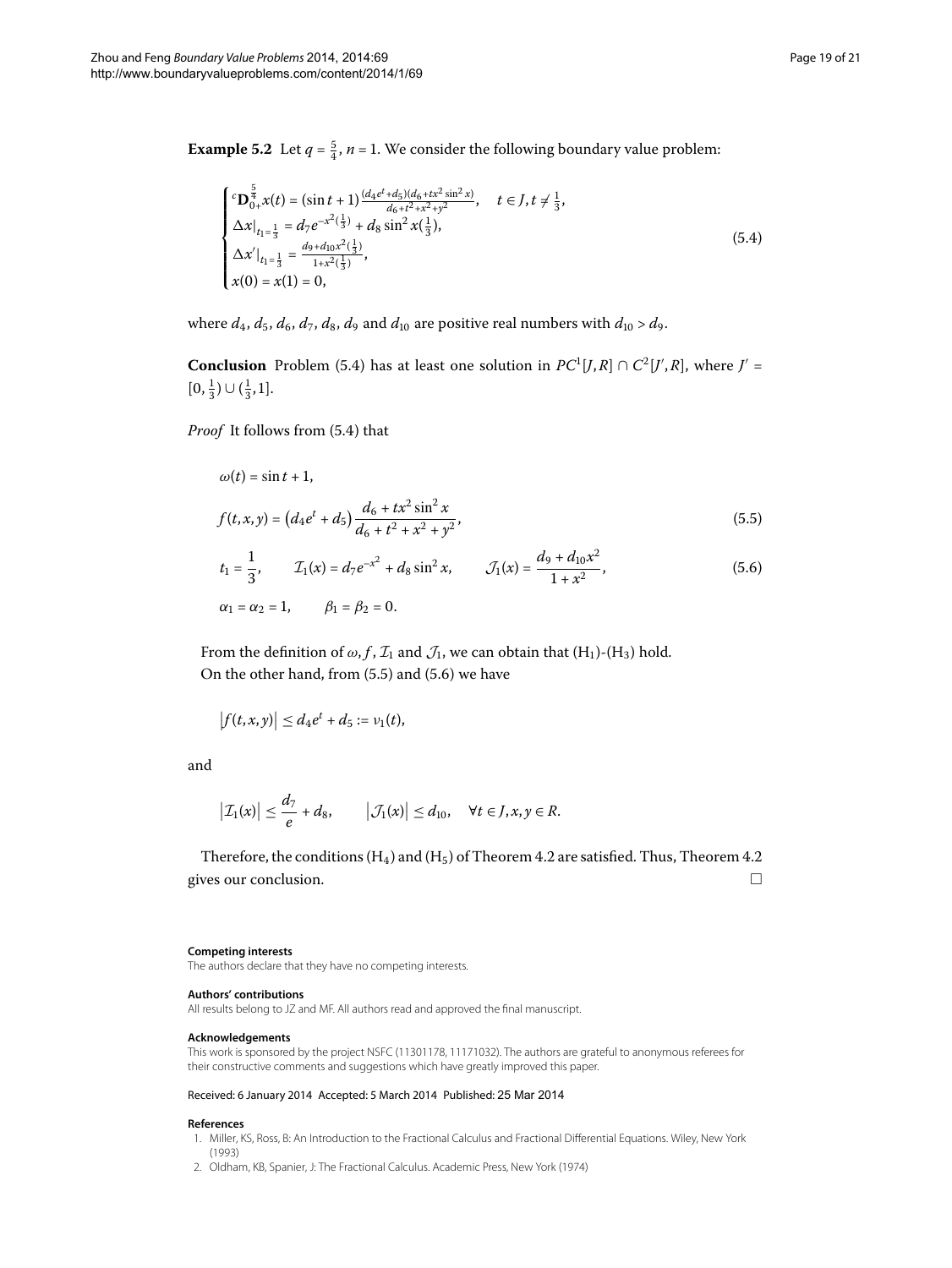- <span id="page-19-2"></span><span id="page-19-1"></span><span id="page-19-0"></span>3. Podlubny, I: Fractional Differential Equations. Mathematics in Sciences and Engineering, vol. 198. Academic Press, San Diego (1999)
- 4. Samko, SG, Kilbas, AA, Marichev, OI: Fractional Integrals and Derivatives: Theory and Applications. Gordon & Breach, Yverdon (1993)
- 5. Kilbas, AA, Srivastava, HM, Trujillo, JJ: Theory and Applications of Fractional Differential Equations. North-Holland Mathematics Studies, vol. 204. Elsevier, Amsterdam (2006)
- 6. Lakshmikantham, V, Leela, S, Vasundhara Devi, J: Theory of Fractional Dynamic Systems. Cambridge Scientific Publishers, Cambridge (2009)
- 7. Graef, JR, Kong, L, Kong, Q, Wang, M: Theory of fractional functional differential equations. J. Appl. Anal. Comput. 3, 21-35 (2013)
- <span id="page-19-11"></span>8. Javidi, M, Nyamoradi, N: Dynamic analysis of a fractional order phytoplankton model. J. Appl. Anal. Comput. 3, 343-355 (2013)
- 9. Lakshmikantham, V, Vatsala, AS: General uniqueness and monotone iterative technique for fractional differential equations. Appl. Math. Lett. 21, 828-834 (2008)
- 10. Ahmad, B, Nieto, JJ: Existence and approximation of solutions for a class of nonlinear impulsive functional differential equations with anti-periodic boundary conditions. Nonlinear Anal. 69, 3291-3298 (2008)
- 11. Ahmad, B, Nieto, JJ: Existence results for nonlinear boundary value problems of fractional integrodifferential equations with integral boundary conditions. Bound. Value Probl. 2009, Article ID 708576 (2009). doi[:10.1155/2009/708576](http://dx.doi.org/10.1155/2009/708576)
- 12. Jiang, D, Yuan, C: The positive properties of Green's function for Dirichlet-type boundary value problems of nonlinear fractional differential equations and its application. Nonlinear Anal. 72, 710-719 (2010)
- 13. Bai, Z, Lü, H: Positive solutions of boundary value problems of nonlinear fractional differential equation. J. Math. Anal. Appl. 311, 495-505 (2005)
- 14. Bai, Z: On positive solutions of a nonlocal fractional boundary value problem. Nonlinear Anal. 72, 916-924 (2010)
- 15. Li, C, Luo, X, Zhou, Y: Existence of positive solutions of the boundary value problem for nonlinear fractional differential equations. Comput. Math. Appl. 59, 1363-1375 (2010)
- 16. Benchohra, M, Hamani, S, Ntouyas, SK: Boundary value problems for differential equations with fractional order and nonlocal conditions. Nonlinear Anal. 71, 2391-2396 (2009)
- 17. Salem, HAH: On the nonlinear Hammerstein integral equations in Banach spaces and application to the boundary value problem of fractional order. Math. Comput. Model. 48, 1178-1190 (2008)
- <span id="page-19-3"></span>18. Salem, HAH: On the fractional order m-point boundary value problem in reflexive Banach spaces and weak topologies. J. Comput. Appl. Math. 224, 565-572 (2009)
- <span id="page-19-4"></span>19. Kaufmann, ER, Mboumi, E: Positive solutions of a boundary value problem for a nonlinear fractional differential equation. Electron. J. Qual. Theory Differ. Equ. 2008(3), 1-11 (2008)
- 20. Liu, X, Jia, M: Multiple solutions for fractional differential equations with nonlinear boundary conditions. Comput. Math. Appl. 59, 2880-2886 (2010)
- <span id="page-19-6"></span><span id="page-19-5"></span>21. Jia, M, Liu, X: Three nonnegative solutions for fractional differential equations with integral boundary conditions. Comput. Math. Appl. 62, 1405-1412 (2011)
- 22. Zhang, S: Positive solutions to singular boundary value problem for nonlinear fractional differential equation. Comput. Math. Appl. 59, 1300-1309 (2010)
- 23. Feng, M, Zhang, X, Ge, W: New existence results for higher-order nonlinear fractional differential equation with integral boundary conditions. Bound. Value Probl. 2011, Article ID 720702 (2011). doi[:10.1155/2011/720702](http://dx.doi.org/10.1155/2011/720702)
- 24. Lakshmikantham, V, Bainov, DD, Simeonov, PS: Theory of Impulsive Differential Equations. World Scientific, Singapore (1989)
- 25. Samoilenko, AM, Perestyuk, NA: Impulsive Differential Equations. World Scientific, Singapore (1995)
- 26. Benchohra, M, Henderson, J, Ntouyas, SK: Impulsive Differential Equations and Inclusions. Hindawi, New York (2006)
- 27. Lin, X, Jiang, D: Multiple positive solutions of Dirichlet boundary value problems for second order impulsive
- differential equations. J. Math. Anal. Appl. 321, 501-514 (2006) 28. Agarwal, RP, O'Regan, D: Multiple nonnegative solutions for second order impulsive differential equations. Appl. Math. Comput. 114, 51-59 (2000)
- 29. Nieto, JJ, Lópe, RR: Boundary value problems for a class of impulsive functional equations. Comput. Math. Appl. 55, 2715-2731 (2008)
- 30. Nieto, JJ, O'Regan, D: Variational approach to impulsive differential equations. Nonlinear Anal., Real World Appl. 10, 680-690 (2009)
- <span id="page-19-7"></span>31. Li, J, Nieto, JJ: Existence of positive solutions for multipoint boundary value problem on the half-line with impulses. Bound. Value Probl. 2009, Article ID 834158 (2009). doi:[10.1155/2009/834158](http://dx.doi.org/10.1155/2009/834158)
- <span id="page-19-8"></span>32. Shen, J, Wang, W: Impulsive boundary value problems with nonlinear boundary conditions. Nonlinear Anal. 69, 4055-4062 (2008)
- <span id="page-19-9"></span>33. Liu, Y, O'Regan, D: Multiplicity results using bifurcation techniques for a class of boundary value problems of impulsive differential equations. Commun. Nonlinear Sci. Numer. Simul. 16, 1769-1775 (2011)
- <span id="page-19-10"></span>34. Guo, D: Multiple positive solutions of impulsive nonlinear Fredholm integral equations and applications. J. Math. Anal. Appl. 173, 318-324 (1993)
- 35. Liu, B, Yu, J: Existence of solution of m-point boundary value problems of second-order differential systems with impulses. Appl. Math. Comput. 125, 155-175 (2002)
- 36. Feng, M, Xie, D: Multiple positive solutions of multi-point boundary value problem for second-order impulsive differential equations. J. Comput. Appl. Math. 223, 438-448 (2009)
- 37. Agarwal, RP, Benchohra, M, Slimani, BA: Existence results for differential equations with fractional order and impulses. Mem. Differ. Equ. Math. Phys. 44, 1-21 (2008)
- 38. Ahmad, B, Sivasundaram, S: Existence results for nonlinear impulsive hybrid boundary value problems involving fractional differential equations. Nonlinear Anal. Hybrid Syst. 3, 251-258 (2009)
- 39. Ahmad, B, Sivasundaram, S: Existence of solutions for impulsive integral boundary value problems of fractional order. Nonlinear Anal. Hybrid Syst. 4, 134-141 (2010)